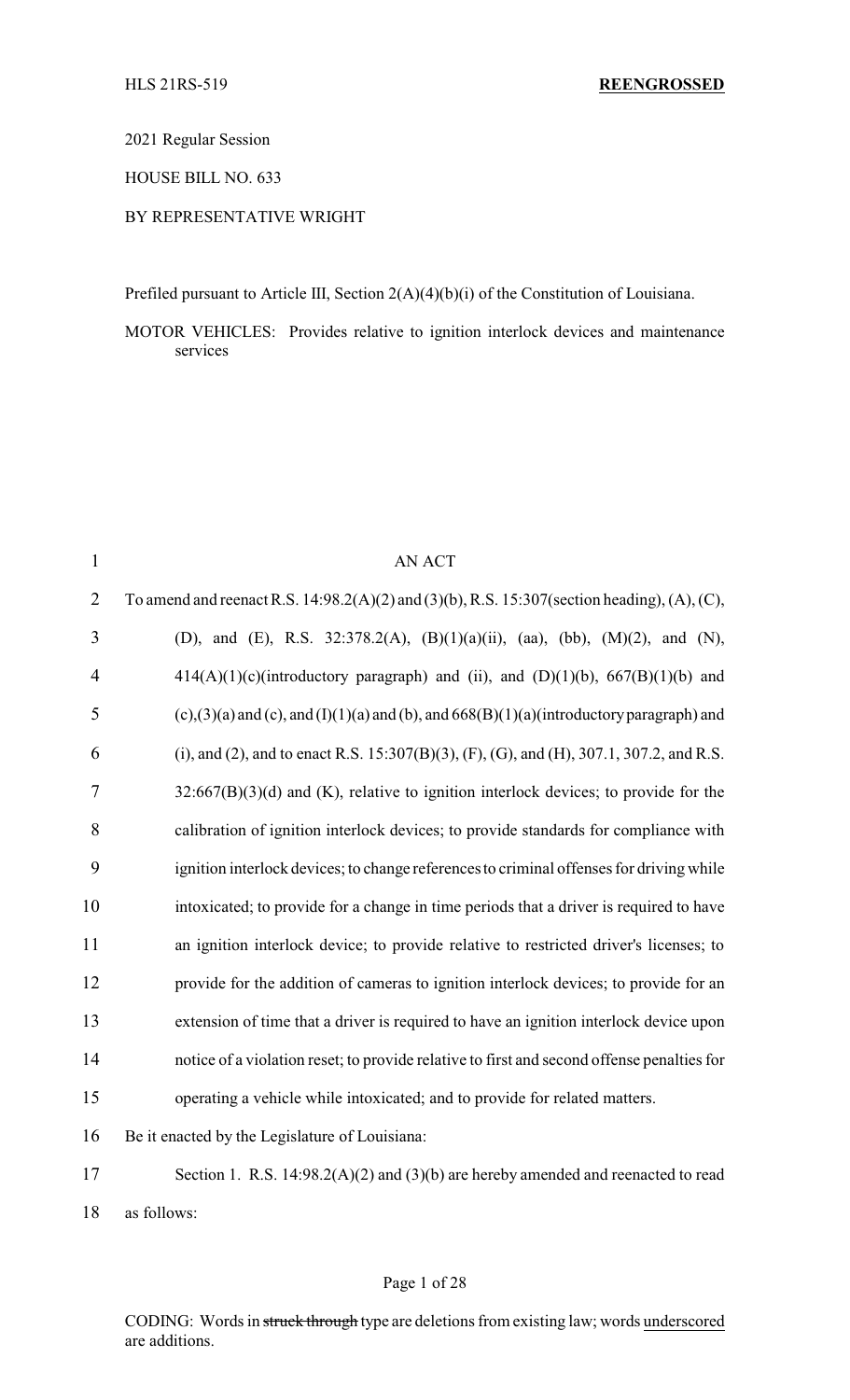| $\mathbf{1}$   | §98.2. Operating while intoxicated; second offense; penalties                                  |
|----------------|------------------------------------------------------------------------------------------------|
| $\overline{2}$ | A.                                                                                             |
| 3              | *<br>*<br>∗                                                                                    |
| 4              | $(2)(a)$ If the offender had a blood alcohol concentration of 0.15 percent or                  |
| 5              | more but less than 0.20 percent by weight based on grams of alcohol per one hundred            |
| 6              | cubic centimeters of blood, at least ninety-six hours of the sentence imposed                  |
| 7              | pursuant to Paragraph (1) of this Subsection shall be served without the benefit of            |
| 8              | parole, probation, or suspension of sentence.                                                  |
| 9              | (b) In addition to any penalties imposed under this Section, upon conviction                   |
| 10             | of a second offense violation of R.S. 14:98, if the offender had a blood alcohol               |
| 11             | concentration of 0.15 percent or more by weight based on grams of alcohol per one              |
| 12             | hundred cubic centimeters of blood, the driver's license of the offender shall be              |
| 13             | suspended for four years.                                                                      |
| 14             | (3)                                                                                            |
| 15             | *<br>*<br>∗                                                                                    |
| 16             | (b) In addition to any penalties imposed under this Section, upon conviction                   |
| 17             | of a second offense violation of R.S. 14:98, if the offender had a blood alcohol               |
| 18             | concentration of $0.20015$ percent or more by weight based on grams of alcohol per             |
| 19             | one hundred cubic centimeters of blood, the driver's license of the offender shall be          |
| 20             | suspended for four years.                                                                      |
| 21             | $\ast$<br>$\ast$<br>*                                                                          |
| 22             | Section 2. R.S. 15:307(section heading), (A), (C), (D), and (E) are hereby amended             |
| 23             | and reenacted and R.S. $15:307(B)(3)$ , (F), (G), and (H), 307.1, and 307.2 are hereby enacted |
| 24             | to read as follows:                                                                            |
| 25             | §307. Ignition interlock devices; installation, calibration, and certification                 |
| 26             | A. As used in R.S. 15:306, "ignition interlock device" means a constant                        |
| 27             | monitoring device that prevents a motor vehicle from being started operated at any             |
| 28             | time without first determining the equivalent blood alcohol level of the operator              |
| 29             | through the taking of a breath sample for testing. The system shall be calibrated so           |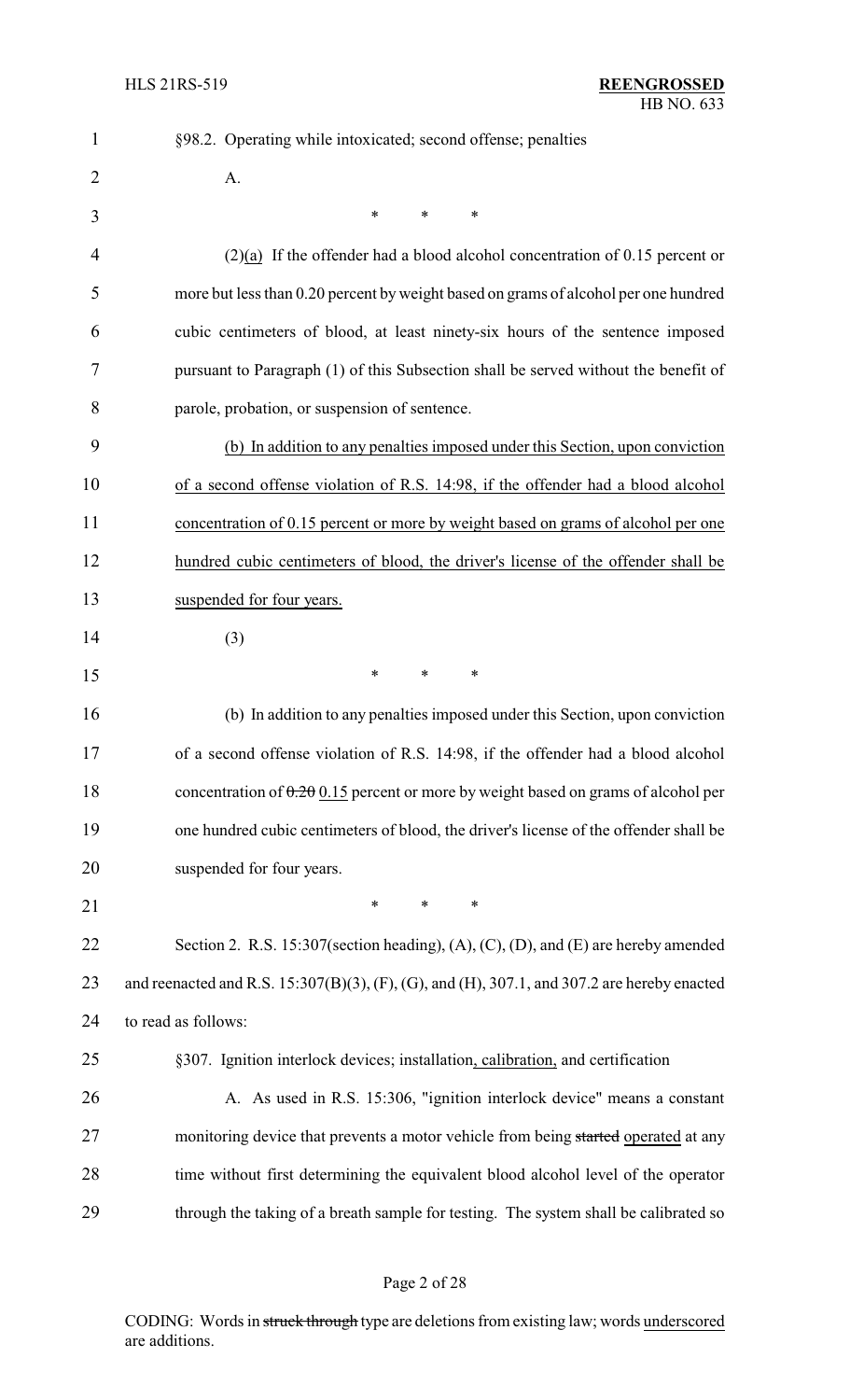| $\mathbf{1}$ | that the motor vehicle may not be started if the blood alcohol level of the operator,   |
|--------------|-----------------------------------------------------------------------------------------|
| 2            | as measured by the test, reaches a level established by the court and consistent with   |
| 3            | the rules promulgated by the secretary of the Department of Public Safety and           |
| 4            | Corrections, hereafter referred to as the "secretary".                                  |
| 5            | <b>B.</b>                                                                               |
| 6            | $\ast$<br>*<br>$\ast$                                                                   |
| 7            | $(3)(a)$ An ignition interlock device shall be calibrated for accuracy by using         |
| 8            | a dry gas alcohol standard with an alcohol reference value between .020 and .050        |
| 9            | $g/210L$ .                                                                              |
| 10           | The calibration process shall consist of the following procedures:<br>(b)               |
| 11           | Prior to introducing a reference sample into a device, a three-second<br>(i)            |
| 12           | purge must be expelled from the dry gas standard if using greater than six inches of    |
| 13           | open tubing.                                                                            |
| 14           | (ii)(aa) For an "as found" check to introduce the sample into the device                |
| 15           | without an adjustment for accuracy, the test must be conducted prior to any             |
| 16           | adjustment for accuracy and the results must be recorded on the data logger.            |
| 17           | (bb) The accuracy check shall consist of reference checks with the result of            |
| 18           | each individual check being within plus or minus $0.005$ g/210L of the reference        |
| 19           | value introduced into the ignition interlock device.                                    |
| 20           | Any ignition interlock device that does not pass calibration after<br>(iii)             |
| 21           | adjustment shall be removed from service, and the serial number of the device kept      |
| 22           | on record for three years. An ignition interlock device removed from service for        |
| 23           | failing calibration shall be placed back in service by the device's manufacturer only   |
| 24           | if it meets the standards as provided for in this Chapter. All repairs shall be         |
| 25           | documented and kept in the record for three years.                                      |
| 26           | The secretary shall formulate and promulgate a set of rules and<br>C.                   |
| 27           | regulations for the proper approval, installation, and use of ignition interlock device |
| 28           | devices in full compliance with this Section and R.S. 15:306. The standards shall       |
| 29           | include but not be limited to requirements that the devices or systems:                 |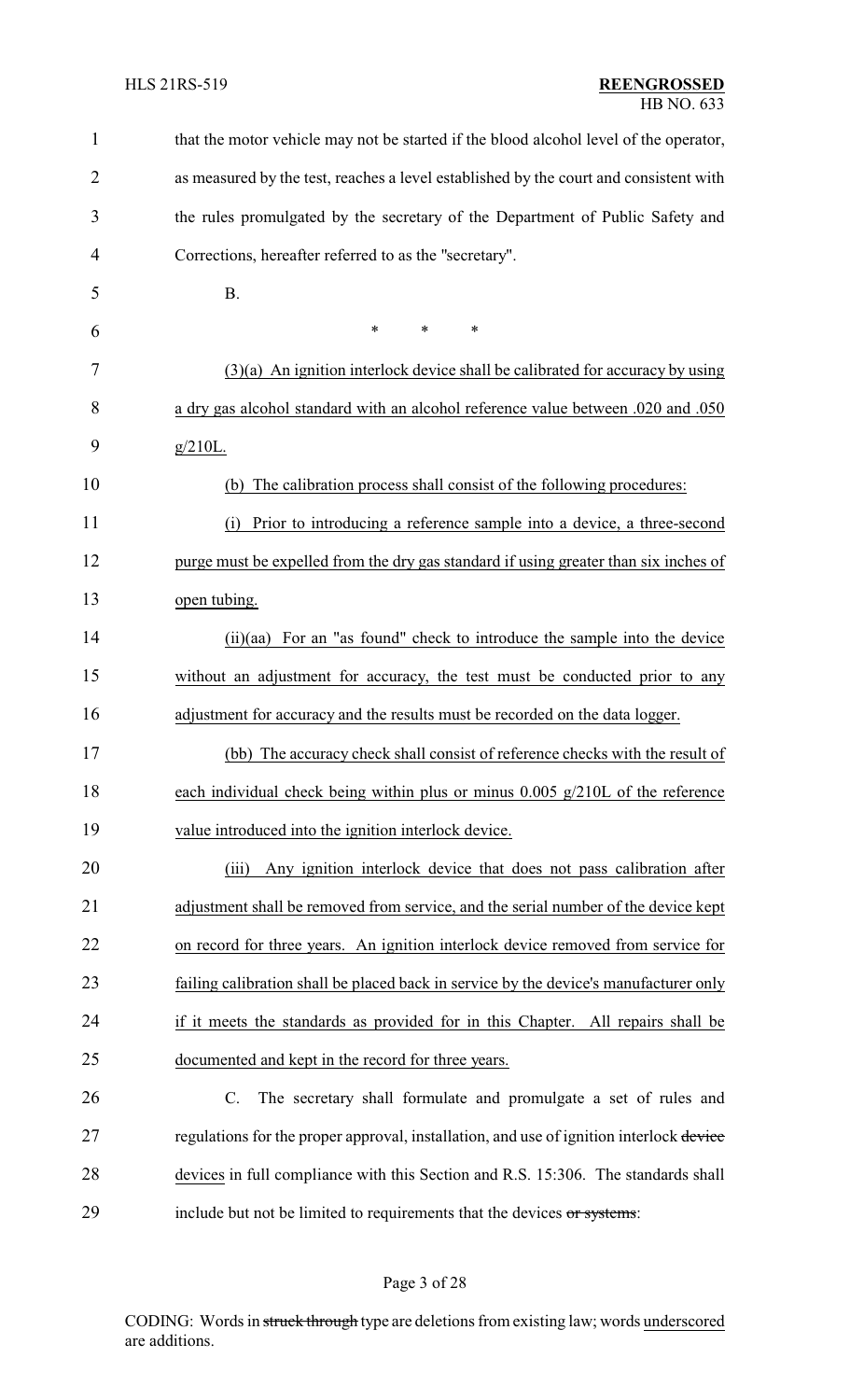| 1              | (1) Do not impede the safe operation of the vehicle.                                             |
|----------------|--------------------------------------------------------------------------------------------------|
| $\overline{2}$ | (2) Correlate with established measures of alcohol impairment.                                   |
| 3              | (3) Work accurately and reliably in an unsupervised environment.                                 |
| 4              | (4) Resist tampering and give evidence if tampering is attempted.                                |
| 5              | (5) Are difficult to circumvent.                                                                 |
| 6              | (6) Minimize inconvenience to a sober user.                                                      |
| 7              | (7) Require a proper, deep lung breath sample or other accurate measure of                       |
| 8              | blood alcohol content equivalence.                                                               |
| 9              | (8) Operate reliably over the range of automobile environments.                                  |
| 10             | $\left(\frac{1}{2}\right)$ (1) Are manufactured by a party business entity who that will provide |
| 11             | product liability insurance and a bond against malfunction of the device.                        |
| 12             | (2) Are installed in such a manner that it shall not interfere with the normal                   |
| 13             | operation of the vehicle after it is started.                                                    |
| 14             | (3) Protect against compromise or circumvention and preserve evidence of                         |
| 15             | such activity.                                                                                   |
| 16             | (4) Are resistant to tampering.                                                                  |
| 17             | Have the ability to work reliably and accurately in an unsupervised<br>(5)                       |
| 18             | environment.                                                                                     |
| 19             | (6) Are designed to permit a restart within three minutes of a stall or when                     |
| 20             | the ignition has been turned off.                                                                |
| 21             | (7) Measure a person's breath-alcohol concentration by the delivery of a deep                    |
| 22             | lung sample directly into the device.                                                            |
| 23             | (8) Prevent operation of the vehicle if the breath-alcohol concentration of the                  |
| 24             | sample introduced into the device exceeds 0.02g of alcohol per 210L of breath.                   |
| 25             | (9) Ensure the automatic and complete purge of residual alcohol before                           |
| 26             | allowing subsequent tests.                                                                       |
| 27             | (10) Allow a minimum of 1200ml or 1.2L of breath for an acceptable breath                        |
| 28             | sample.                                                                                          |
| 29             | (11) Require a random retest as follows:                                                         |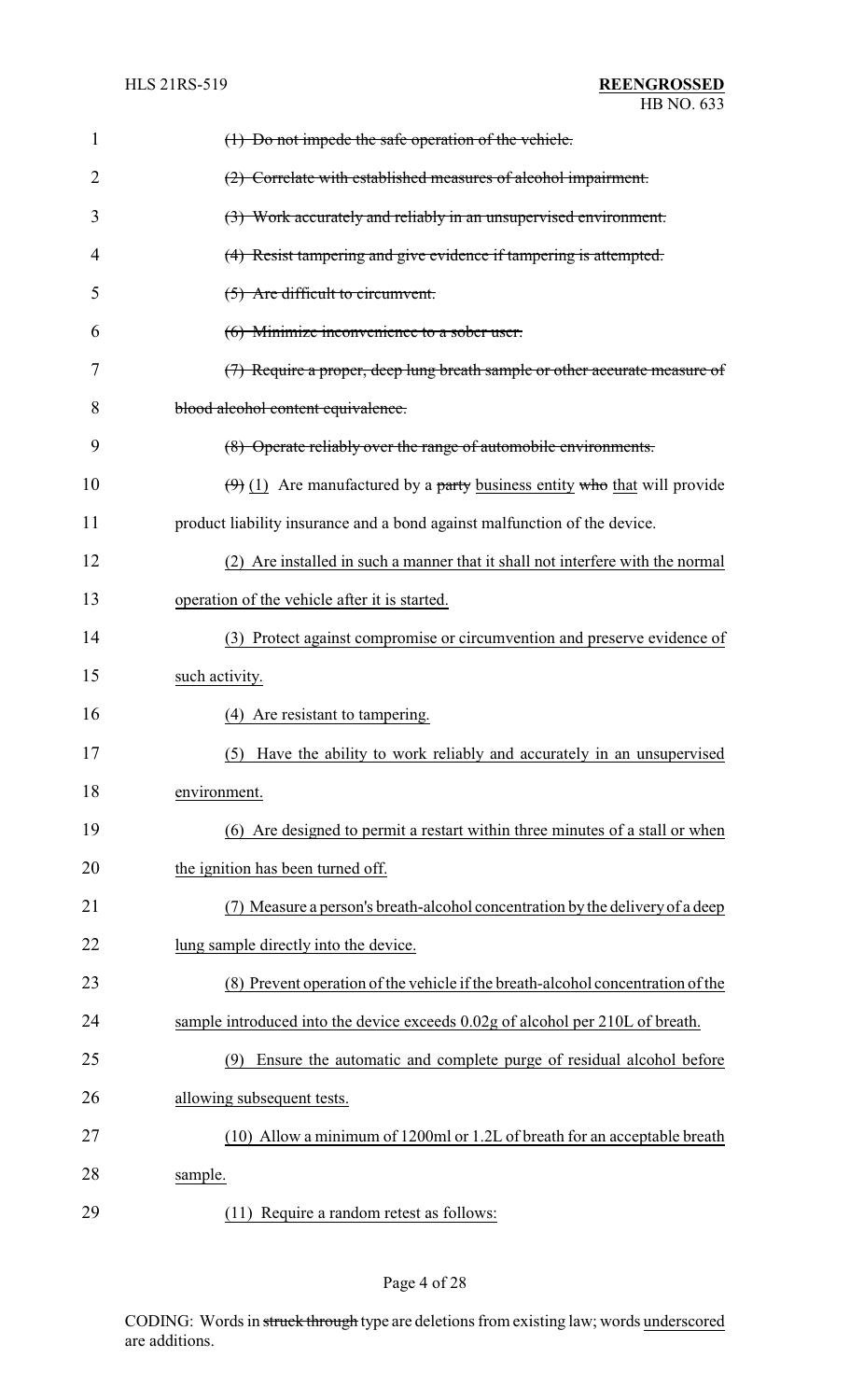| $\mathbf{1}$ | (a) The first retest shall be required at a random variable interval within ten           |
|--------------|-------------------------------------------------------------------------------------------|
| 2            | minutes of starting the vehicle's engine. Subsequent retests shall be required at a       |
| 3            | random variable interval ranging from ten to forty-five minutes from the previously       |
| 4            | requested test for the duration of the travel.                                            |
| 5            | (b) The device shall allow five minutes for the retest to be completed during             |
| 6            | which the device will allow unlimited breath tests when a retest is in progress.          |
| 7            | (c) The retest set point value shall be the same as the alcohol set point.                |
| 8            | (d) A distinct audible or visual indicator shall come on to alert the driver that         |
| 9            | a retest is in progress. Once a retest is in progress, failure to deliver a breath sample |
| 10           | below the alcohol set point within the time frame allowed shall:                          |
| 11           | Activate the vehicle's horn to sound repeatedly, or activate a unique<br>(i)              |
| 12           | audible or visual indicator inside the passenger compartment of the vehicle until the     |
| 13           | engine is shut down.                                                                      |
| 14           | Record a retest violation in the data storage system.<br>(ii)                             |
| 15           | (iii) Disable the restart.                                                                |
| 16           | If a circumvention is recorded, the random retest shall function as<br>(e)                |
| 17           | prescribed in this Paragraph for the duration of travel.                                  |
| 18           | Include a supply of two disposable mouth pieces upon installation,<br>(12)                |
| 19           | designed to minimize the introduction of saliva into an ignition interlock device.        |
| 20           | (13) Have all primary components, as identified by the Department of Public               |
| 21           | Safety and Corrections, office of state police, applied technology unit, with a unique    |
| 22           | serial number, which includes but is not limited to the storage device, handset, and      |
| 23           | camera.                                                                                   |
| 24           | (14) Enter a permanent lockout if the ignition interlock device has not been              |
| 25           | calibrated and serviced within a period of thirty-five days subsequent to its             |
| 26           | installation or last calibration or inspection, whichever occurs first.                   |
| 27           | (15) Uniquely identify and record the following:                                          |
| 28           | (a) Each time the vehicle has a start attempt or is actually started.                     |
| 29           | (b) The results of all tests and retests violations.                                      |

Page 5 of 28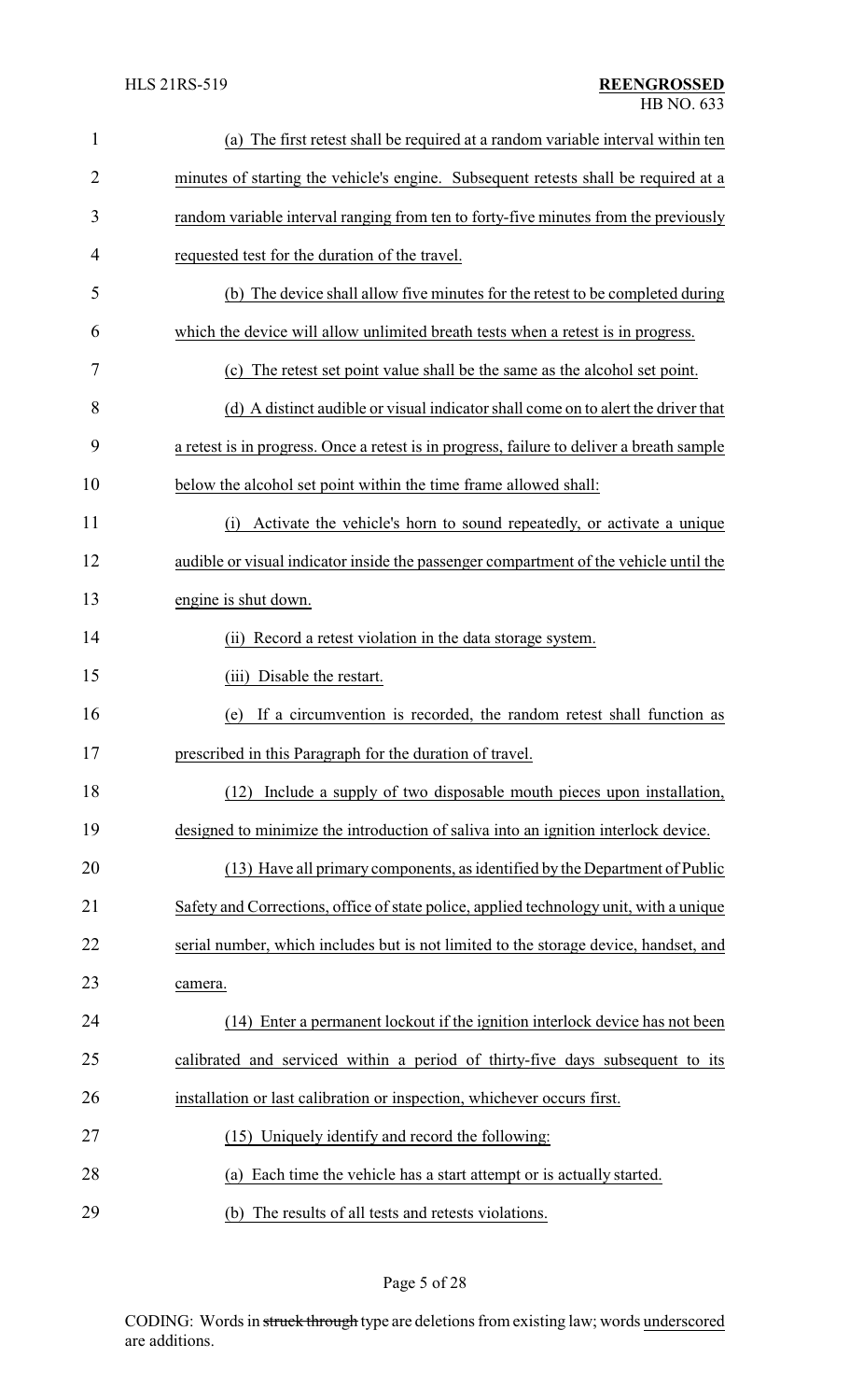| $\mathbf{1}$   | (c) The length of time the vehicle was operated.                                         |
|----------------|------------------------------------------------------------------------------------------|
| $\overline{2}$ | (d) Any indication of circumvention or tampering with the ignition interlock             |
| 3              | device or tests.                                                                         |
| 4              | $(16)$ On or before January 1, 2022, the secretary shall require a restricted            |
| 5              | operator to wait five minutes before attempting to start the vehicle a second or third   |
| 6              | time, and thirty minutes prior to any subsequent attempts to start the vehicle after the |
| 7              | initial start failure occurs.                                                            |
| 8              | (17) Visibly indicate to the user or any qualified person that:                          |
| 9              | (a) The unit is on.                                                                      |
| 10             | The unit is in need of service or calibration.<br>(b)                                    |
| 11             | (c) Passage or failure of the breath alcohol content threshold on the breath             |
| 12             | sample introduced.                                                                       |
| 13             | (d) The unit may augment visible signals or indications with audible ones or             |
| 14             | any other indication required by the department.                                         |
| 15             | (18) Enter into violation reset if any of the following occurs:                          |
| 16             | (a) The restricted operator fails to have the ignition interlock device serviced         |
| 17             | within the time period provided for in this Section.                                     |
| 18             | (b) Any circumvention is recorded by the device.                                         |
| 19             | (c) The device has recorded any of the following, or any combination of the              |
| 20             | following, four or more times in a thirty-day period:                                    |
| 21             | A random retest fail or skip.<br>(i)                                                     |
| 22             | (ii) An initial start failure prior to starting the vehicle unless a second breath       |
| 23             | test below the alcohol set point is recorded within ten minutes of the initial start     |
| 24             | failure.                                                                                 |
| 25             | Enter into a permanent lockout within five days unless the device is<br>(19)             |
| 26             | serviced at a mobile or fixed site service center by an ignition interlock technician    |
| 27             | or calibration technician where it will be calibrated and downloaded if a violation      |
| 28             | reset occurs.                                                                            |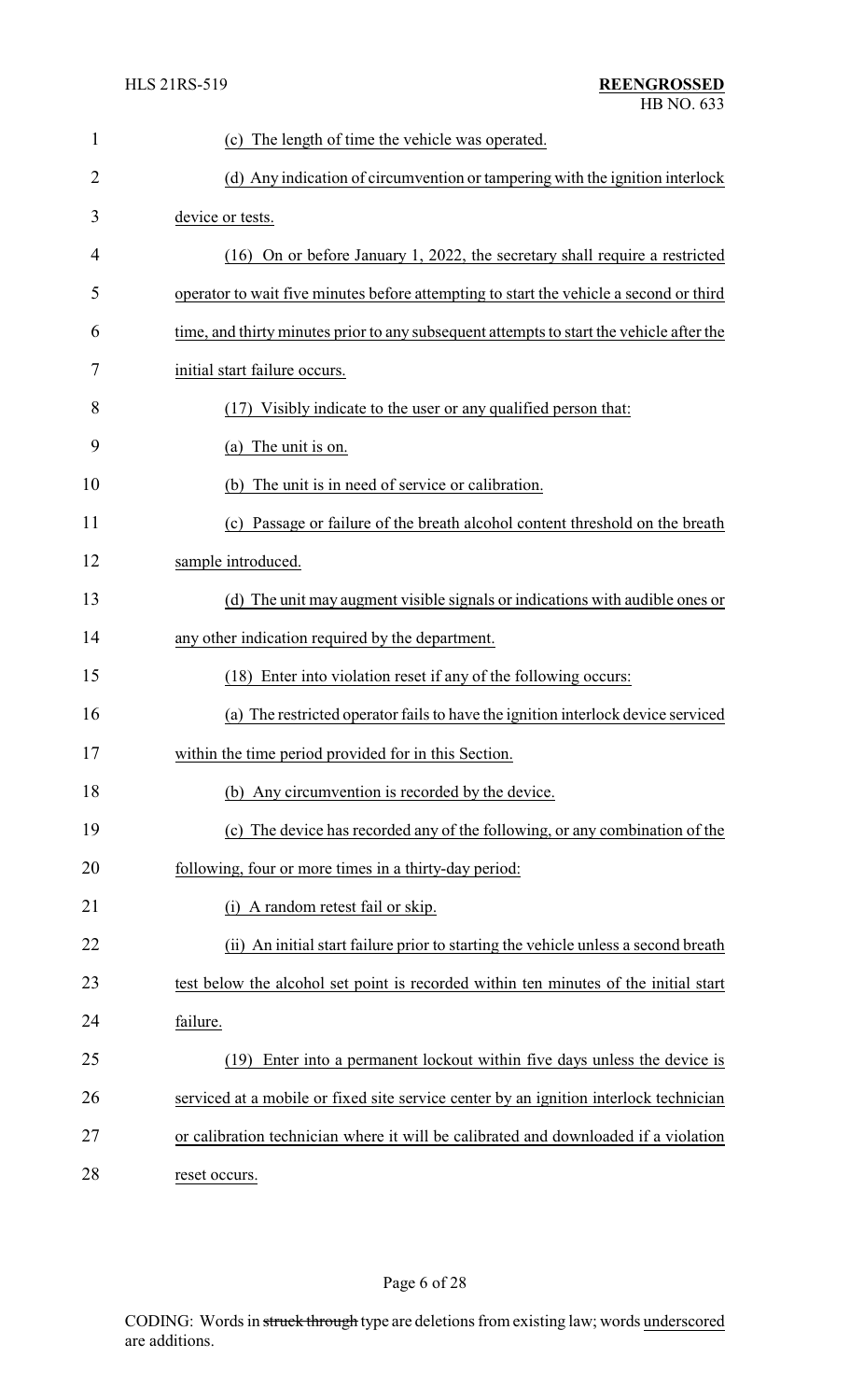| $\mathbf{1}$   | (20) Incorporate a camera as prescribed in this Section. The camera shall not             |
|----------------|-------------------------------------------------------------------------------------------|
| $\overline{2}$ | distract or impede the driver in any manner from the safe and legal operation of the      |
| 3              | vehicle and shall:                                                                        |
| 4              | (a) Encode a digital or photographic image of the vehicle driver including                |
| 5              | the time, date, and breath alcohol content level of all breath attempts. All images       |
| 6              | and data shall be stored in the device's memory for a thirty day period to be             |
| 7              | downloaded and stored by the manufacturer for three years.                                |
| 8              | (b) Capture a digital image or photograph of the driver during the following              |
| 9              | circumstances:                                                                            |
| 10             | (i) At the time a sample is introduced to start the vehicle.                              |
| 11             | (ii) Upon introducing a random retest sample.                                             |
| 12             | When a violation reset condition is initiated.<br>(iii)                                   |
| 13             | Randomly at the discretion of the manufacturer.<br>(iv)                                   |
| 14             | (c) Produce a digital image, identifiable verification, or a photograph of the            |
| 15             | restricted driver in all lighting conditions including extreme brightness, darkness,      |
| 16             | and low light conditions.                                                                 |
| 17             | D. The camera shall be required as follows:                                               |
| 18             | (1) Any new ignition interlock device installation beginning January 1, 2022.             |
| 19             | (2) All ignition interlock devices by March 31, 2022.                                     |
| 20             | E.(1) The manufacturer, vendor, ignition interlock technician, or calibration             |
| 21             | technician shall notify the originating court of such violation reset conditions, if any, |
| 22             | within five days of servicing the ignition interlock device. The manufacturer,            |
| 23             | vendor, ignition interlock technician, or calibration technician shall provide            |
| 24             | notification to the Department of Public Safety and Corrections, office of motor          |
| 25             | vehicles, and the Department of Public Safety and Corrections, office of state police,    |
| 26             | applied technology unit in an acceptable electronic format should the office of motor     |
| 27             | vehicles or the office of state police, applied technology unit promulgate rules          |
| 28             | requiring such notification of a violation reset condition.                               |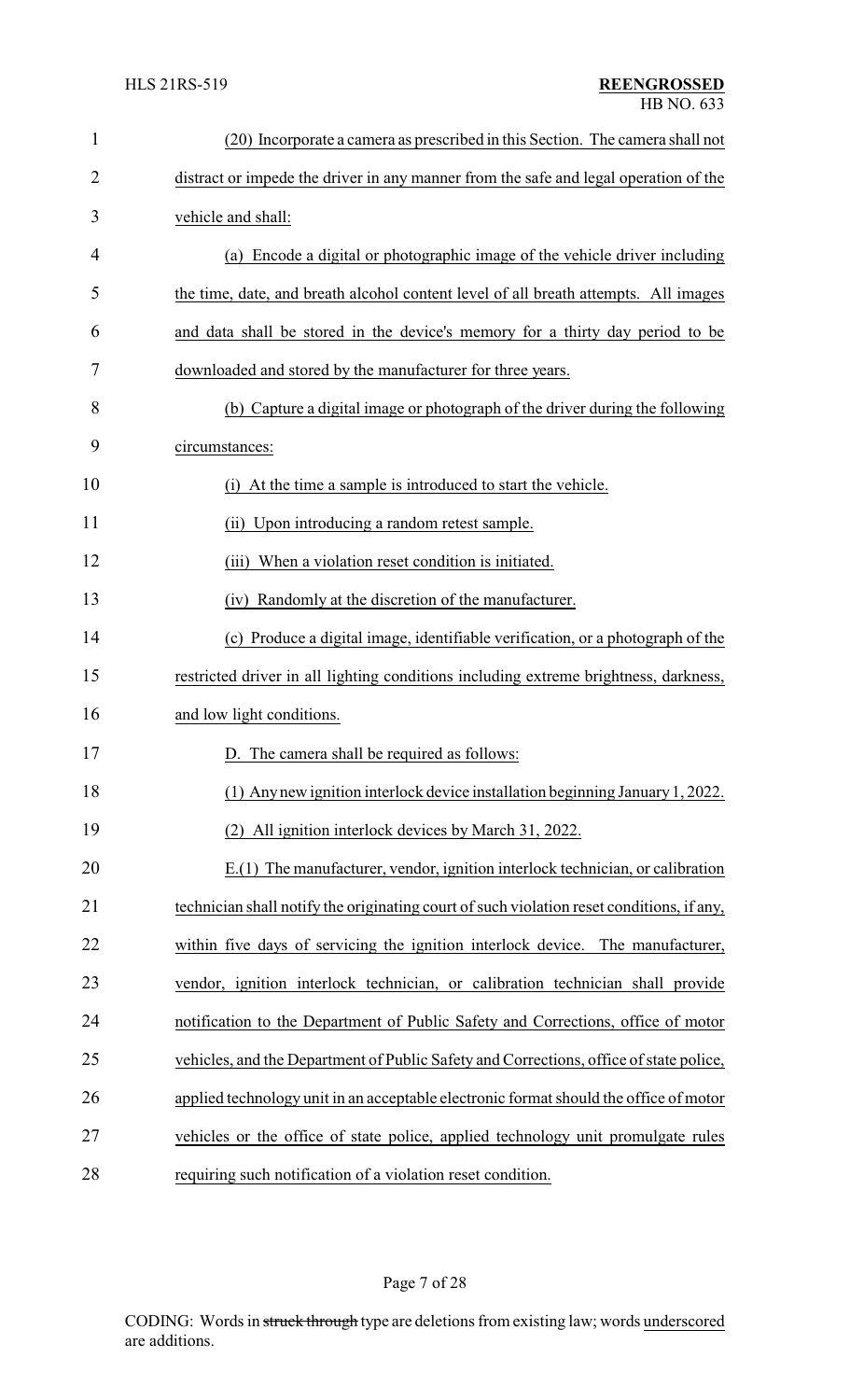| $\mathbf{1}$   | In addition to any other information required by the office of motor<br>(2)              |
|----------------|------------------------------------------------------------------------------------------|
| $\overline{2}$ | vehicles, the office of state police, applied technology unit, or the originating court, |
| 3              | all reports concerning a particular ignition interlock device shall include all of the   |
| 4              | following:                                                                               |
| 5              | The full name, address, and driver's license number of the restricted<br>(a)             |
| 6              | operator and lessee.                                                                     |
| 7              | The registration number of the motor vehicle in which the ignition<br>(b)                |
| 8              | interlock device was installed.                                                          |
| 9              | (c) The unique serial number of the ignition interlock device.                           |
| 10             | The toll-free telephone number of a representative who can explain the<br>(d)            |
| 11             | report from an ignition interlock device.                                                |
| 12             | <b>D.</b> F. The secretary may adopt in whole or relevant part the guidelines, rules,    |
| 13             | regulations, studies, or independent laboratory tests performed or relied upon by        |
| 14             | other states, their agencies or commissions.                                             |
| 15             | $E$ . G. The secretary shall design and adopt by regulation a warning label              |
| 16             | which shall be affixed to each ignition interlock device upon installation. The label    |
| 17             | shall contain a warning that any person tampering with, defeating, or otherwise          |
| 18             | circumventing the device is guilty of a criminal offense and subject to criminal         |
| 19             | penalty and civil liability.                                                             |
| 20             | H. The deputy secretary is hereby authorized to set and collect fees, in                 |
| 21             | accordance with this Subsection, applicable to the certification, renewal or             |
| 22             | recertification of ignition interlock devices, service centers, and technicians          |
| 23             | beginning September 1, 2021, unless otherwise specified in this Section.                 |
| 24             | (1) All fees described in this Section are nonrefundable and shall be remitted           |
| 25             | by the manufacturer, vendor, or service center to the office of state police, applied    |
| 26             | technology unit on or before the twenty-fifth day of each month.                         |
| 27             | (2) Fees established by the department shall be based on a calendar year and             |
| 28             | shall not exceed the following for each designated fee:                                  |
| 29             | (a) One thousand dollars for an initial device certification.                            |

Page 8 of 28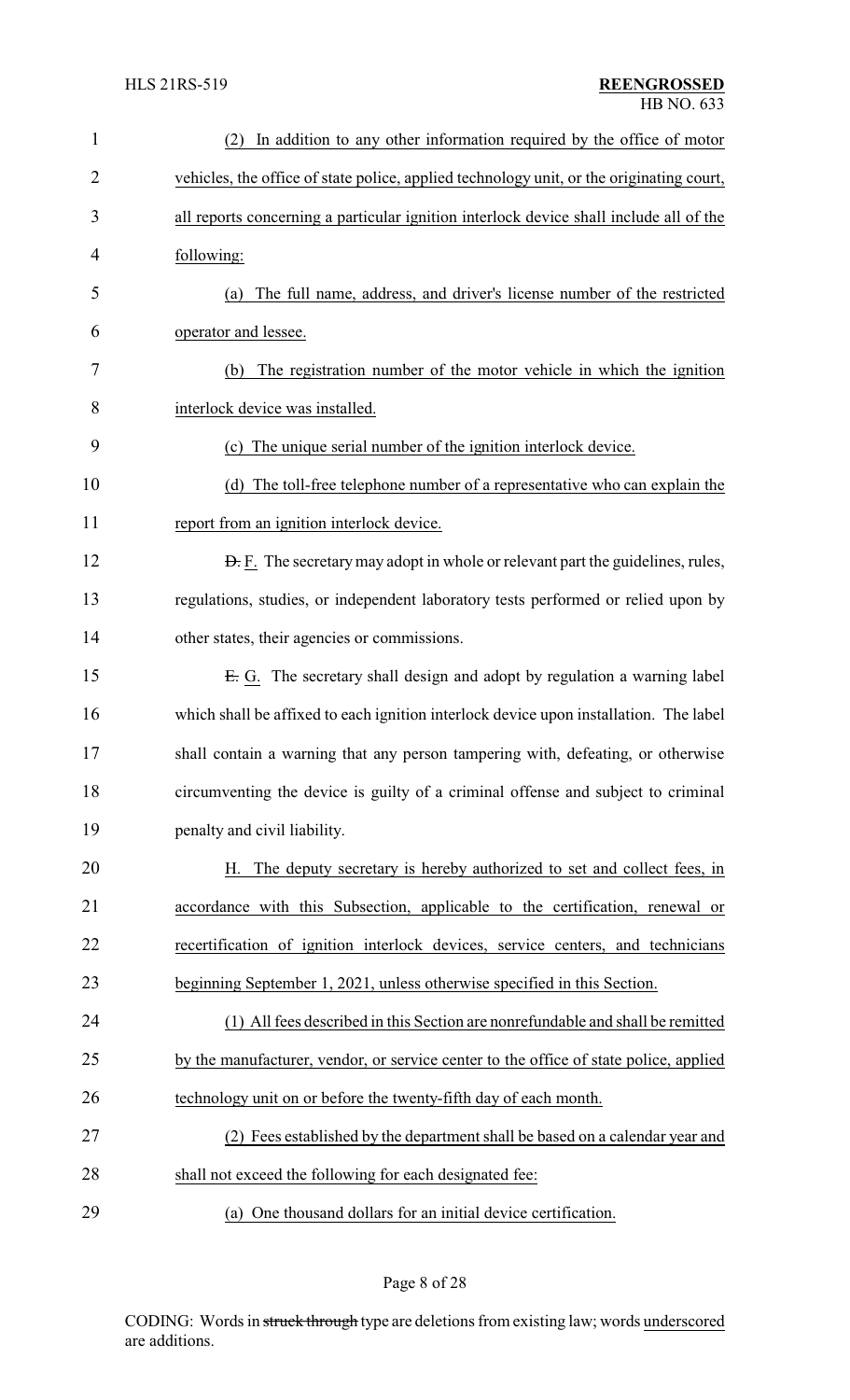| $\mathbf{1}$   | (b) Five hundred dollars for an annual device certification renewal.                     |
|----------------|------------------------------------------------------------------------------------------|
| $\overline{2}$ | (c) Two hundred fifty dollars for an initial service center certification, when          |
| 3              | certified between January first and June thirtieth.                                      |
| 4              | (d) One hundred twenty-five dollars for an initial service center certification,         |
| 5              | when certified between July first and December thirty-first.                             |
| 6              | (e) Seventy-five dollars for annual service center certification renewal.                |
| 7              | Fifty dollars for an initial ignition interlock technician certification.<br>(f)         |
| 8              | Twenty-five dollars for an annual ignition interlock technician<br>(g)                   |
| 9              | certification renewal.                                                                   |
| 10             | Twenty-five dollars for an initial calibration technician certification.<br>(h)          |
| 11             | Ten dollars for an annual calibration technician certification renewal.<br>(i)           |
| 12             | Ten dollars for an installation verification form.<br>(i)                                |
| 13             | (k) Five dollars for a thirty-day calibration.                                           |
| 14             | (3) When the office of state police has performed a certification or renewal             |
| 15             | of certification, or received an installation verification fee or thirty-day calibration |
| 16             | fee for which special costs are assessed in accordance with this Section, such costs     |
| 17             | shall be forwarded, on or before the twenty-fifth day of each month following their      |
| 18             | collection, to the state treasurer for immediate deposit in the state treasury.          |
| 19             | $(4)(a)$ After compliance with the requirements of Article VII, Section $9(B)$           |
| 20             | of the Constitution of Louisiana relative to the Bond Security and Redemption Fund       |
| 21             | and prior to monies being placed in the state general fund, the treasurer shall credit   |
| 22             | an amount equal to the total amount of such costs received to a special fund which       |
| 23             | is hereby created in the state treasury and designated as the Public Safety Ignition     |
| 24             | Interlock Regulation Fund. The monies in the fund shall be used solely to fund           |
| 25             | activities of the office of state police, applied technology unit in executing its       |
| 26             | responsibilities in the regulation of ignition interlock devices, service centers, and   |
| 27             | technicians, including the following:                                                    |
| 28             | The purchase and maintenance of equipment and supplies.<br>(i)                           |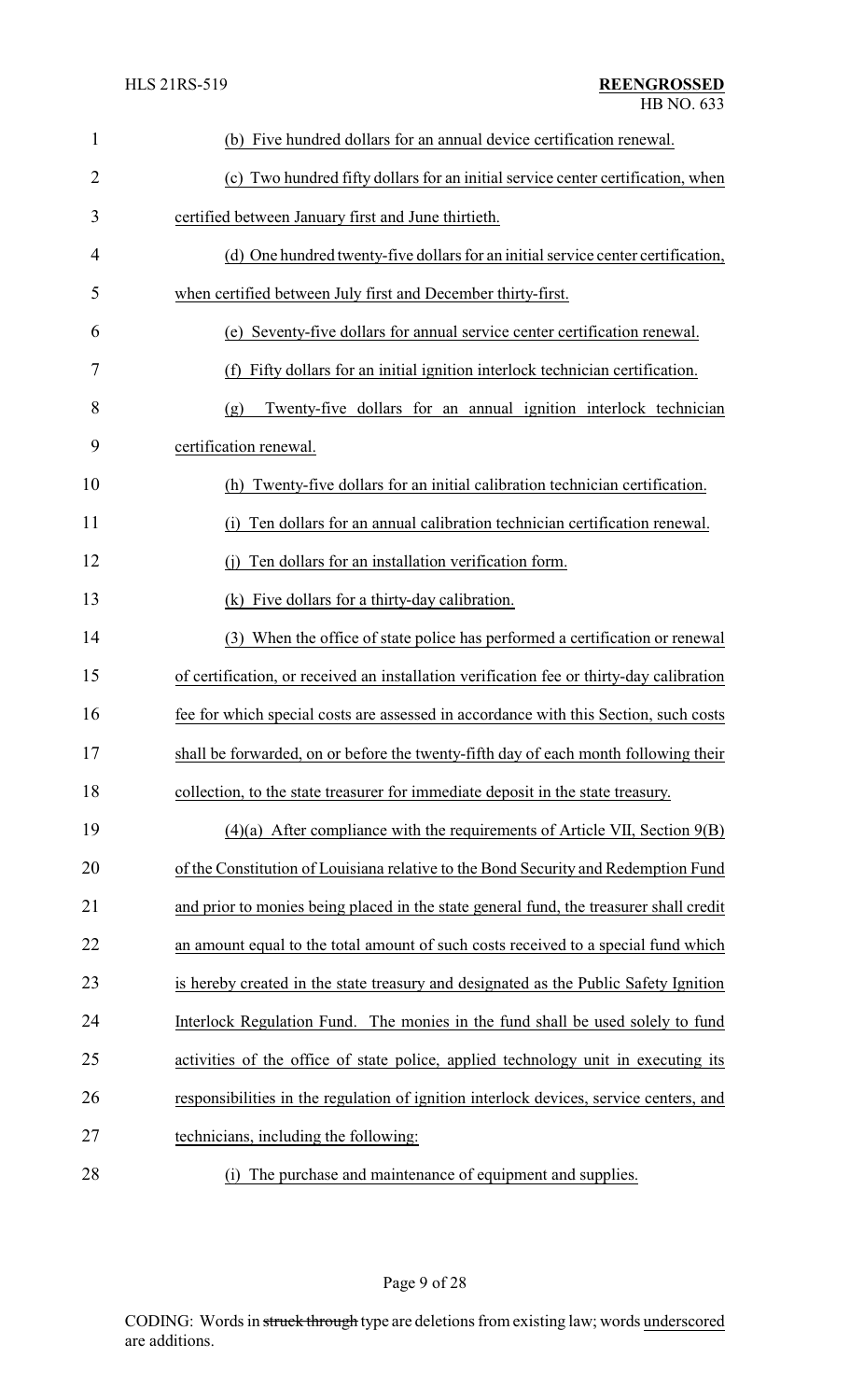| $\mathbf{1}$ | Salaries and the cost to equip personnel responsible for certifying,<br>(ii)            |
|--------------|-----------------------------------------------------------------------------------------|
| 2            | inspecting, investigating, or otherwise regulating ignition interlock manufacturers,    |
| 3            | service centers, or technicians.                                                        |
| 4            | Training in the maintenance and usage of testing equipment.<br>(iii)                    |
| 5            | Establishing and maintaining certification tests as required.<br>(iv)                   |
| 6            | Other such related expenses as may be necessary in the efficient and<br>(v)             |
| 7            | effective administration of those duties.                                               |
| 8            | (b) The monies in the fund shall be used only in the amounts appropriated               |
| 9            | by the legislature. All unexpended and unencumbered monies in the fund at the end       |
| 10           | of the fiscal year shall remain in the fund. The monies in the fund shall be invested   |
| 11           | by the state treasurer in the same manner as monies in the state general fund. All      |
| 12           | interest earned on monies in the fund invested by the state treasurer shall be credited |
| 13           | to the Public Safety Ignition Interlock Regulation Fund.                                |
| 14           | §307.1. Ignition interlock devices; standards; compliance                               |
| 15           | A. The Department of Public Safety and Corrections, office of state police,             |
| 16           | by rule shall:                                                                          |
| 17           | (1) Provide standards for the certification, installation, repair, maintenance          |
| 18           | monitoring, inspection, and removal of ignition interlock devices, as provided in R.S.  |
| 19           | 15:307 and LAC 55:1.601 et seq., and equipment as provided in this Section.             |
| 20           | (2) Inspect the records and equipment of manufacturers and vendors during               |
| 21           | regular business hours for compliance with related statutory provisions and rules and   |
| 22           | regulations.                                                                            |
| 23           | (3) Suspend or revoke certification for any noncompliance.                              |
| 24           | $B(1)$ When an ignition interlock technician is found to be out of compliance,          |
| 25           | the installation privileges of that ignition interlock technician may be suspended or   |
| 26           | revoked until the ignition interlock technician comes into compliance. During any       |
| 27           | suspension or revocation period, the manufacturer or vendor is responsible for          |
| 28           | notifying affected customers of any changes in their service agreement.                 |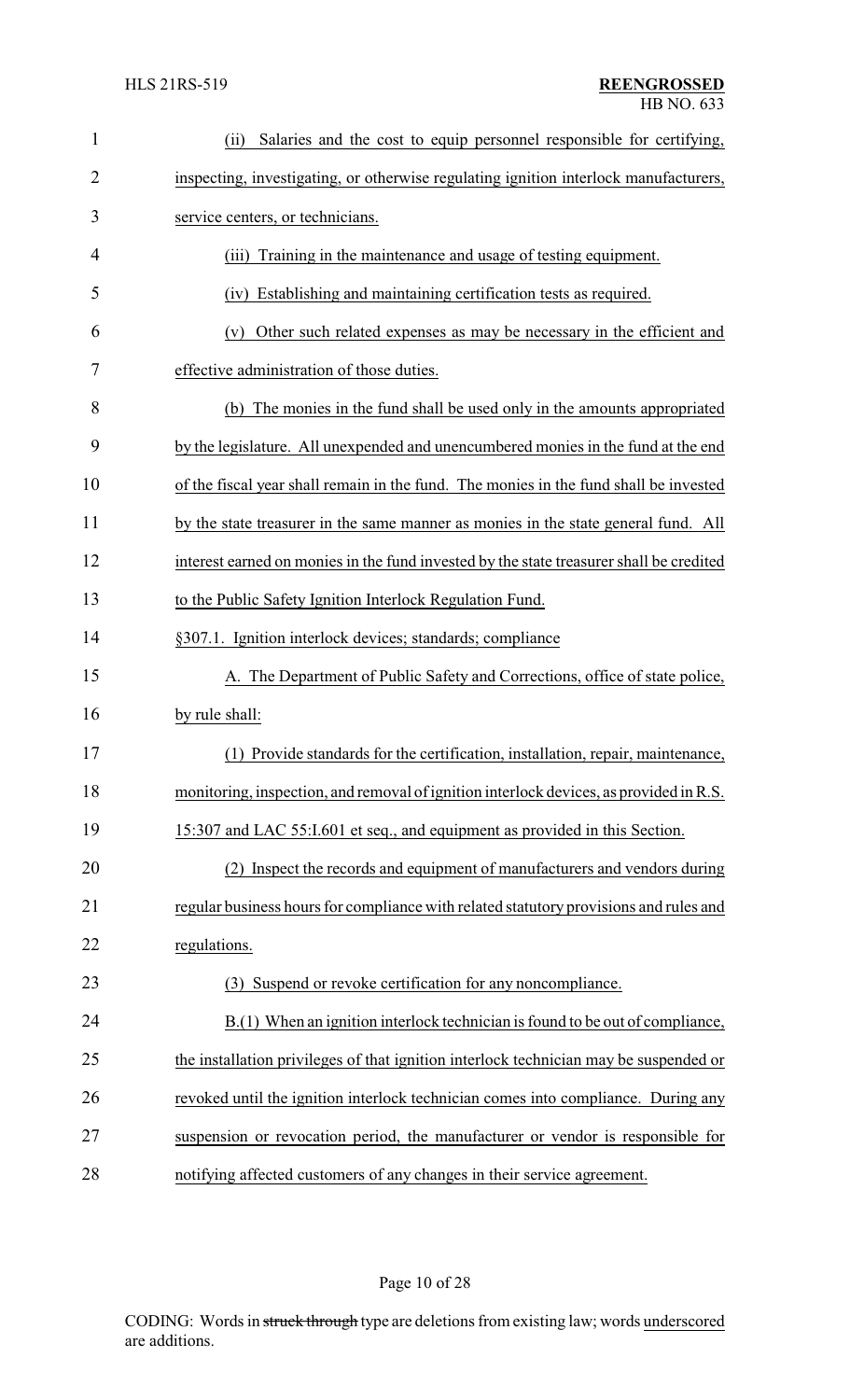| $\mathbf{1}$   | An ignition interlock technician, whose certification is suspended or<br>(2)           |
|----------------|----------------------------------------------------------------------------------------|
| $\overline{2}$ | revoked for noncompliance, has a right to an administrative hearing under R.S.         |
| 3              | 49:950 et seq., to contest the suspension or revocation, or both.<br>For the           |
| 4              | administrative hearing, the procedure and rules of evidence shall be as provided for   |
| 5              | in R.S. 49:950 et seq., except as otherwise provided in this Chapter. Any request for  |
| 6              | an administrative hearing shall be made in writing and received by the Department      |
| 7              | of Public Safety and Corrections, office of state police, within twenty days after the |
| 8              | receipt of the notice of suspension or revocation.                                     |
| 9              | C.(1) An ignition interlock device shall employ:                                       |
| 10             | (a) Fuel cell technology which is specific for alcohols.                               |
| 11             | (b) Other alcohol-specific technology approved by the Department of Public             |
| 12             | Safety and Corrections, office of state police, applied technology unit, which meets   |
| 13             | the National Highway Traffic Safety Administration's model specifications for          |
| 14             | breath alcohol ignition interlock devices as published in the Federal Register,        |
| 15             | Volume 78, Number 89, including any amendments thereto.                                |
| 16             | (c) Technology capable of taking a photograph identifying the user providing           |
| 17             | the breath sample and recording the time the breath sample was provided.               |
| 18             | (d) Technology capable of providing the global positioning coordinates at              |
| 19             | the time of each rolling retest refusal or circumvention when required by the          |
| 20             | originating court, the Department of Public Safety and Corrections, office of motor    |
| 21             | vehicles, or the Department of Public Safety and Corrections, office of state police,  |
| 22             | applied technology unit. The coordinates for events that result in a violation reset   |
| 23             | as defined in R.S. 15:307 shall be displayed within the data log that is downloaded    |
| 24             | by the manufacturer and shall be made available to the office of state police, applied |
| 25             | technology unit, to be used for circumvention and tampering investigations.            |
| 26             | To be certified, an ignition interlock device shall:                                   |
| 27             | Meet or exceed the minimum test standards according to rules adopted<br>(a)            |
| 28             | by the office of state police, applied technology unit. Only a notarized statement     |
| 29             | from a laboratory that is accredited and certified under the current edition of the    |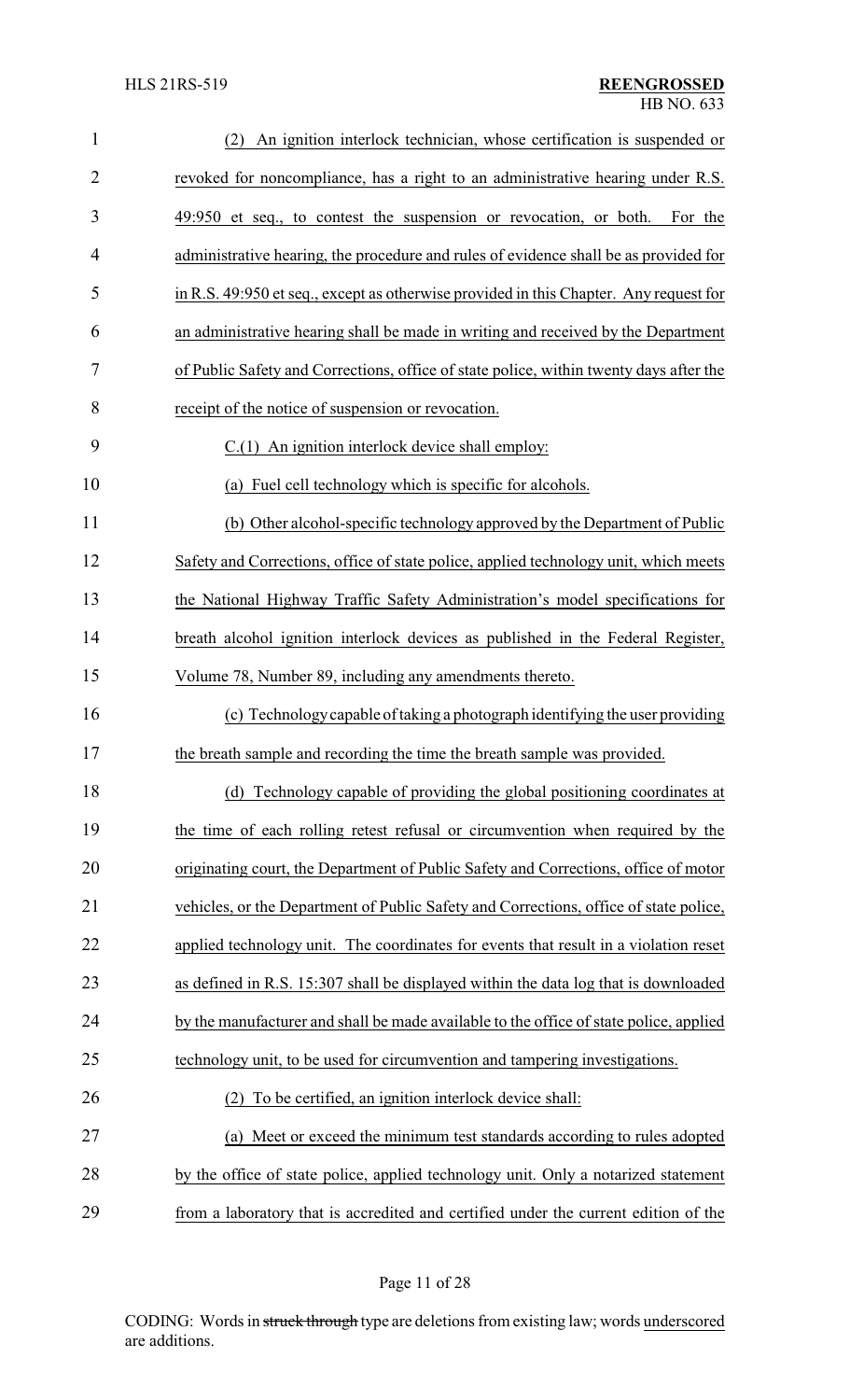| $\mathbf{1}$   | International Organization of Standardization 17025 standard for testing and             |
|----------------|------------------------------------------------------------------------------------------|
| $\overline{2}$ | calibration laboratories and is capable of performing the specified tests shall be       |
| 3              | accepted as proof of meeting or exceeding the standards set forth in the model for       |
| 4              | specifications for breath alcohol ignition interlock devices as published by the         |
| 5              | National Highway Traffic Safety Administration in the federal register.<br>The           |
| 6              | notarized statement shall include the name and signature of the person in charge of      |
| 7              | the tests under the certification statement. The Department of Public Safety and         |
| 8              | Corrections, office of state police, applied technology unit, shall adopt, by rule, the  |
| 9              | required language of the certification statement that shall, at a minimum, outline that  |
| 10             | the testing meets or exceeds all specifications listed in the federal register adopted,  |
| 11             | by rule, by the Department of Public Safety and Corrections, office of state police,     |
| 12             | applied technology unit.                                                                 |
| 13             | (b) Be maintained in accordance with the rules and standards adopted by the              |
| 14             | office of state police.                                                                  |
| 15             | §307.2. Ignition interlock affordability; standards; compliance                          |
| 16             | A. The Department of Public Safety and Corrections, office of state police,              |
| 17             | by rule, shall provide standards and monitor compliance of an ignition interlock         |
| 18             | affordability plan for individuals required to install an ignition interlock device that |
| 19             | demonstrate economic hardship.                                                           |
| 20             | Economic hardship shall apply to an individual required to have the<br>В.                |
| 21             | ignition interlock device being eligible for the Supplemental Nutrition Assistance       |
| 22             | Program (SNAP), Medicaid, social security disability insurance (SSDI) or                 |
| 23             | supplemental security income (SSI) administered by the social<br>security                |
| 24             | administration, or services of an indigent public defender.                              |
| 25             | C. Individuals that meet the economic hardship standard shall be required                |
| 26             | to pay no more than fifty-percent of fees assessed by the ignition interlock service     |
| 27             | center for installation, monthly calibration, lease, and removal of the device.          |
| 28             | D. Individuals that meet the economic hardship standard are responsible for              |
| 29             | any optional services an individual elects, fees related to any violation reset or       |

Page 12 of 28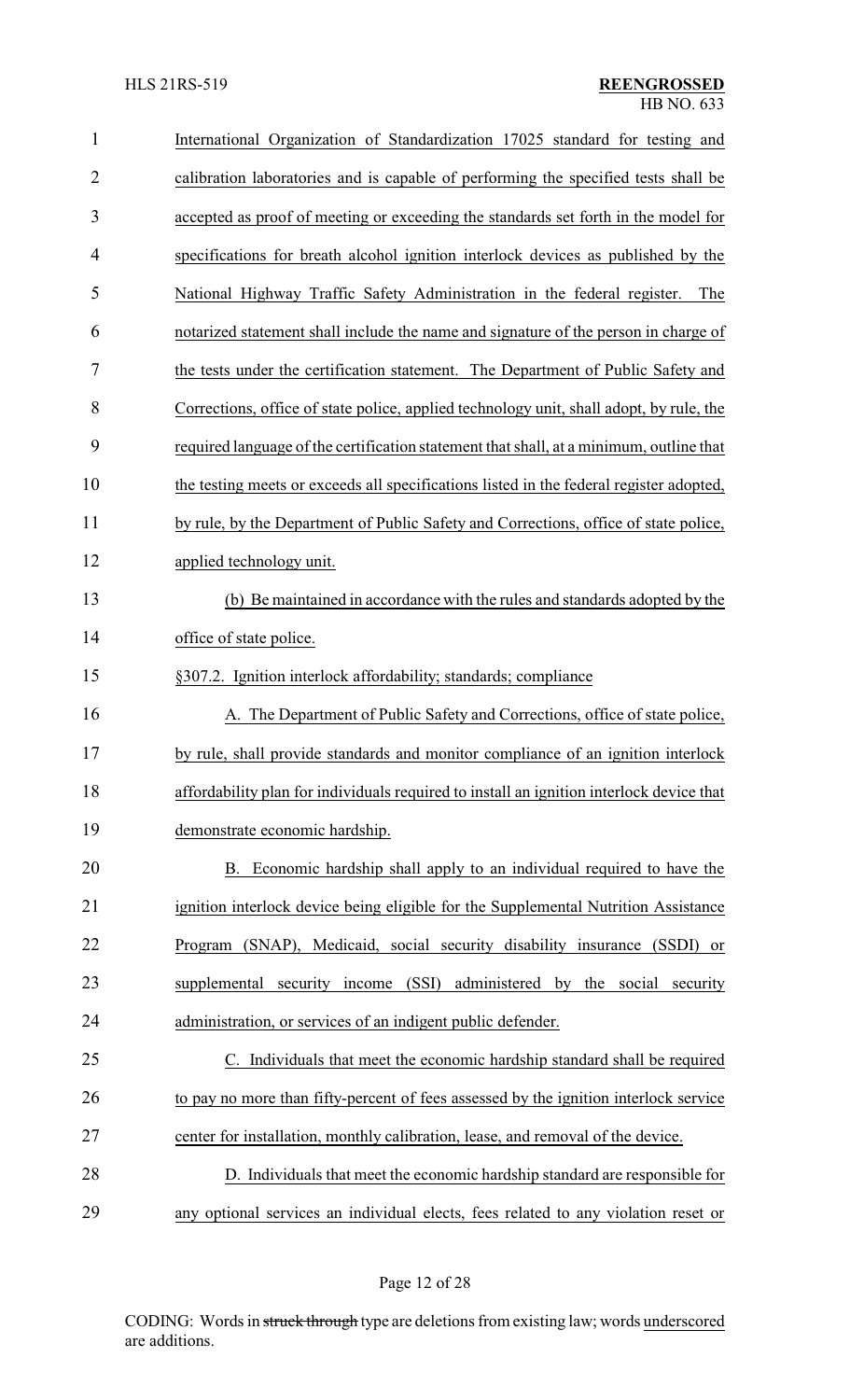| $\mathbf{1}$   | permanent lockout as defined in R.S. 15:307, state-mandated fees, and any costs           |
|----------------|-------------------------------------------------------------------------------------------|
| $\overline{2}$ | related to damaged, missing or unreturned equipment, and recovery of such                 |
| 3              | equipment.                                                                                |
| 4              | E. Individuals become eligible for the affordability plan on the date that the            |
| 5              | individual provides the ignition interlock manufacturer, or ignition interlock service    |
| 6              | center, acceptable documentation verifying that the individual meets the standard for     |
| 7              | economic hardship. Continued eligibility may be verified at the discretion of the         |
| 8              | ignition interlock manufacturer or ignition interlock service center. Acceptable          |
| 9              | forms of documentation shall include an eligibility card or qualifying letter for the     |
| 10             | SNAP, Medicaid, SSDI or SSI administered by the social security administration,           |
| 11             | or services of an indigent public defender. If the documentation does not name the        |
| 12             | individual required to install the ignition interlock device specifically, the individual |
| 13             | shall be required to sign a notarized affidavit provided by the Department of Public      |
| 14             | Safety and Corrections attesting to his eligibility for SNAP, Medicaid, SSDI, or SSI      |
| 15             | on a state-approved form.                                                                 |
| 16             | An ignition interlock manufacturer or ignition interlock service center<br>F.             |
| 17             | shall not refuse service to an individual that has demonstrated eligibility for the       |
| 18             | affordability plan in accordance with this Section.                                       |
| 19             | G. An individual who feels that he has been refused service, after providing              |
| 20             | the documentation required in this Section, to an ignition interlock manufacturer or      |
| 21             | ignition interlock service center, may file a complaint with the Department of Public     |
| 22             | Safety and Corrections, office of state police, applied technology unit.<br>All           |
| 23             | complaints for refusal of service shall be investigated by the office of state police,    |
| 24             | applied technology unit, within thirty days of receipt of the complaint.                  |
| 25             | H. If the investigation substantiates the refusal of service, the Department              |
| 26             | of Public Safety and Corrections, office of state police, applied technology unit, may    |
| 27             | issue a warning, suspension, or revocation of the certification for the ignition          |
| 28             | interlock manufacturer or the ignition interlock service center based on the facts of     |
| 29             | the investigation and the history of such complaints related to the manufacturer or       |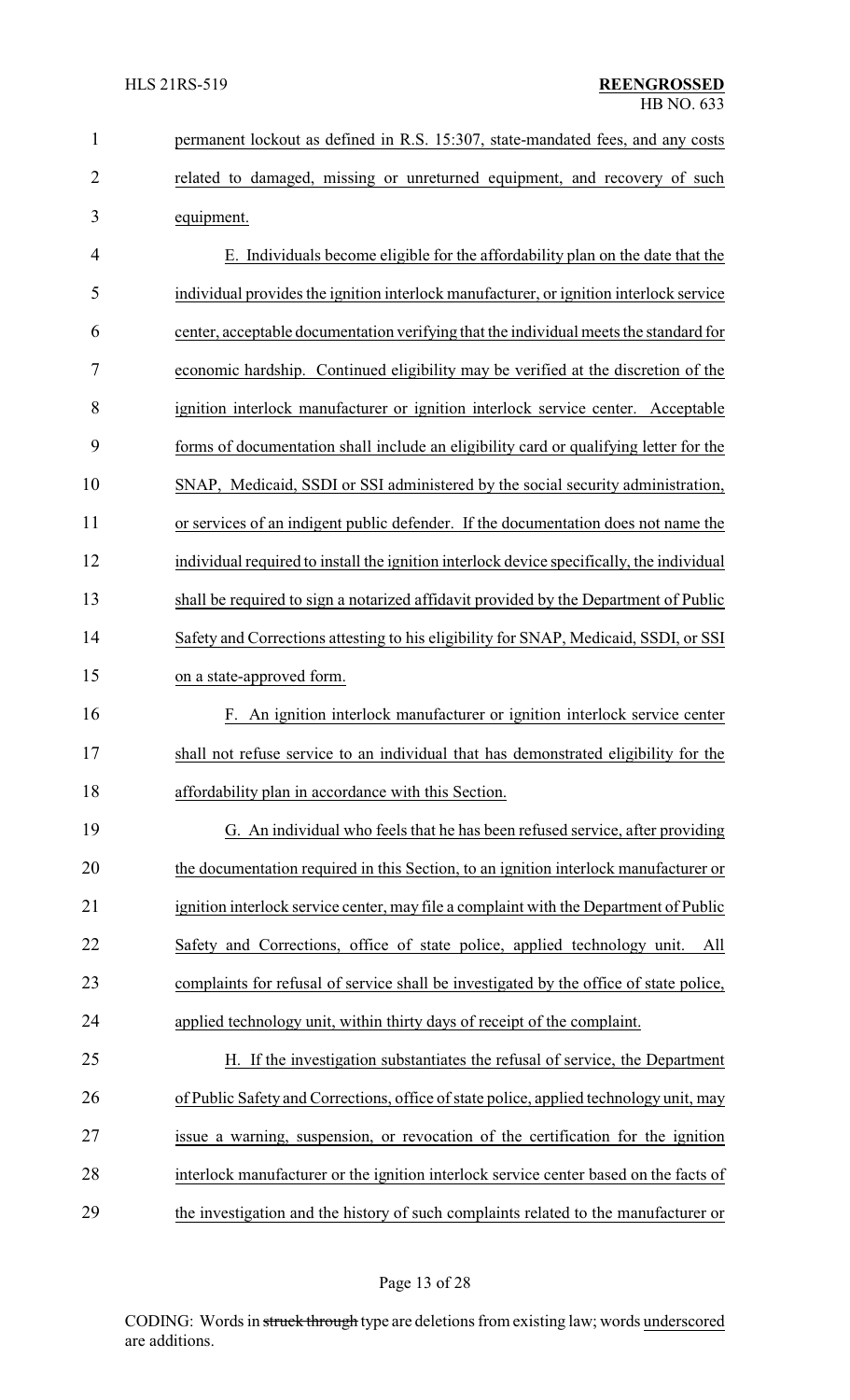| $\mathbf{1}$   | service center. An ignition interlock manufacturer or ignition interlock service                     |
|----------------|------------------------------------------------------------------------------------------------------|
| $\overline{2}$ | center may appeal any suspension or revocation pursuant to this Section in                           |
| 3              | accordance with R.S. $15:307.1(B)(2)$ .                                                              |
| $\overline{4}$ | R.S. $32:378.2(A)$ , $(B)(1)(a)(ii)$ , $(aa)$ , $(bb)$ ,<br>Section 3.<br>(M)(2),<br>and             |
| 5              | (N),414(A)(1)(c)(introductory paragraph) and (ii), and (D)(1)(b), 667(B)(1)(b) and (c), (3)(a)       |
| 6              | and (c), and $(I)(1)(a)$ and $(b)$ , and $668(B)(1)(a)$ (introductory paragraph) and (i) and (2) are |
| $\tau$         | hereby amended and reenacted and R.S. 32:667(B)(3)(d) and (K) are hereby enacted to read             |
| 8              | as follows:                                                                                          |
| 9              | Ignition interlock devices; condition of probation for certain DWI<br>§378.2.                        |
| 10             | offenders; restricted license                                                                        |
| 11             | A. In addition to any other provisions of law and except as otherwise                                |
| 12             | provided in Subsection I of this Section, the court may require that any person who                  |
| 13             | is placed on probation as provided in $R.S. 14.98(B) R.S. 14.98.1$ , and the court shall             |
| 14             | require that any person who is placed on probation as provided by R.S. $14:98(C)$ R.S.               |
| 15             | 14:98.2 not operate a motor vehicle during the period of probation unless the vehicle                |
| 16             | is equipped with a functioning ignition interlock device as provided in this Section.                |
| 17             | B.(1) Any person who has had his driver's license suspended, revoked, or                             |
| 18             | canceled under any of the following conditions shall, upon proof to the Department                   |
| 19             | of Public Safety and Corrections that his motor vehicle has been equipped with a                     |
| 20             | functioning ignition interlock device as provided in this Section, be issued a                       |
| 21             | restricted driver's license:                                                                         |
| 22             | (a)                                                                                                  |
| 23             | $\ast$<br>$\ast$<br>*                                                                                |
| 24             | (ii) However, if the offender had a blood alcohol concentration of $0.20015$                         |
| 25             | percent or more by weight based on grams of alcohol per one hundred cubic                            |
| 26             | centimeters of blood the following restrictions shall apply:                                         |
| 27             | (aa) Upon first offense, if the offender had a blood alcohol concentration of                        |
| 28             | 0.20 percent or greater, he shall be issued a restricted driver's license during the                 |
| 29             | entire period of the two-year driver's license suspension imposed under pursuant to                  |

# Page 14 of 28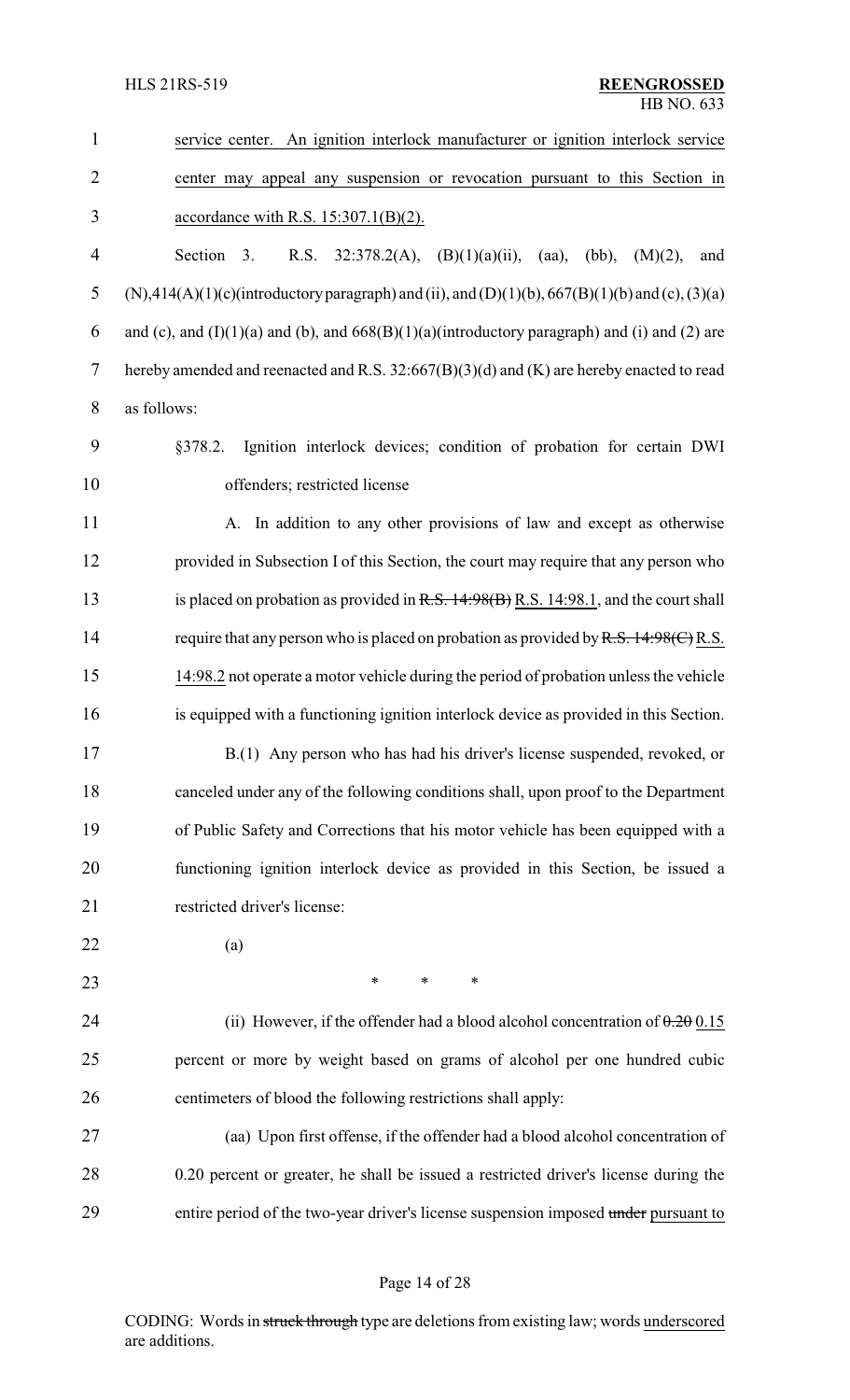| $\mathbf{1}$ | the provisions of R.S. $14:98(K)(1)$ R.S. $14:98.1(A)(3)(b)$ and shall be required to       |
|--------------|---------------------------------------------------------------------------------------------|
| 2            | have a functioning ignition interlock device installed on his vehicle during the first      |
| 3            | twelve-month period of the suspension.                                                      |
| 4            | (bb) Upon second offense, if the offender has a blood alcohol concentration                 |
| 5            | of $0.20015$ percent or greater, he shall be eligible for a restricted driver's license for |
| 6            | the period of suspension as imposed under the provisions of R.S. $14:98(K)(2)(b)$ R.S.      |
| 7            | $14:98.2(A)(3)(b)$ . The offender may be issued a restricted license during the entire      |
| 8            | four years on his suspension and shall be required to have a functioning ignition           |
| 9            | interlock device installed on his vehicle during the first three years of the four-year     |
| 10           | suspension.                                                                                 |
| 11           | *<br>$\ast$<br>∗                                                                            |
| 12           | M.                                                                                          |
| 13           | ∗<br>*<br>∗                                                                                 |
| 14           | (2) No credit towards suspension time or any reinstatement requirement shall                |
| 15           | be given if the manufacturer reports to the Department of Public Safety and                 |
| 16           | Corrections that any combination of two of the following violations have occurred           |
| 17           | in a one-month period, including any repeat violation of the same type once during          |
| 18           | the period of installation:                                                                 |
| 19           | Tampering with the device. The restricted operator fails to have the<br>(a)                 |
| 20           | ignition interlock device serviced within the time period provided for in this Section.     |
| 21           | (b) Circumventing the device. The device has recorded any of the following,                 |
| 22           | or any combination of the following, four or more times in a thirty-day period:             |
| 23           | (c) Failure to bring the ignition interlock device in for required service.                 |
| 24           | (d) Failure to take or pass a re-test.                                                      |
| 25           | (e) Failure to pass a breath test.                                                          |
| 26           | (f) Use of the emergency override feature without justification.                            |
| 27           | $(g)$ Unauthorized removal of the device.                                                   |
| 28           | (i) A random retest fail or skip.                                                           |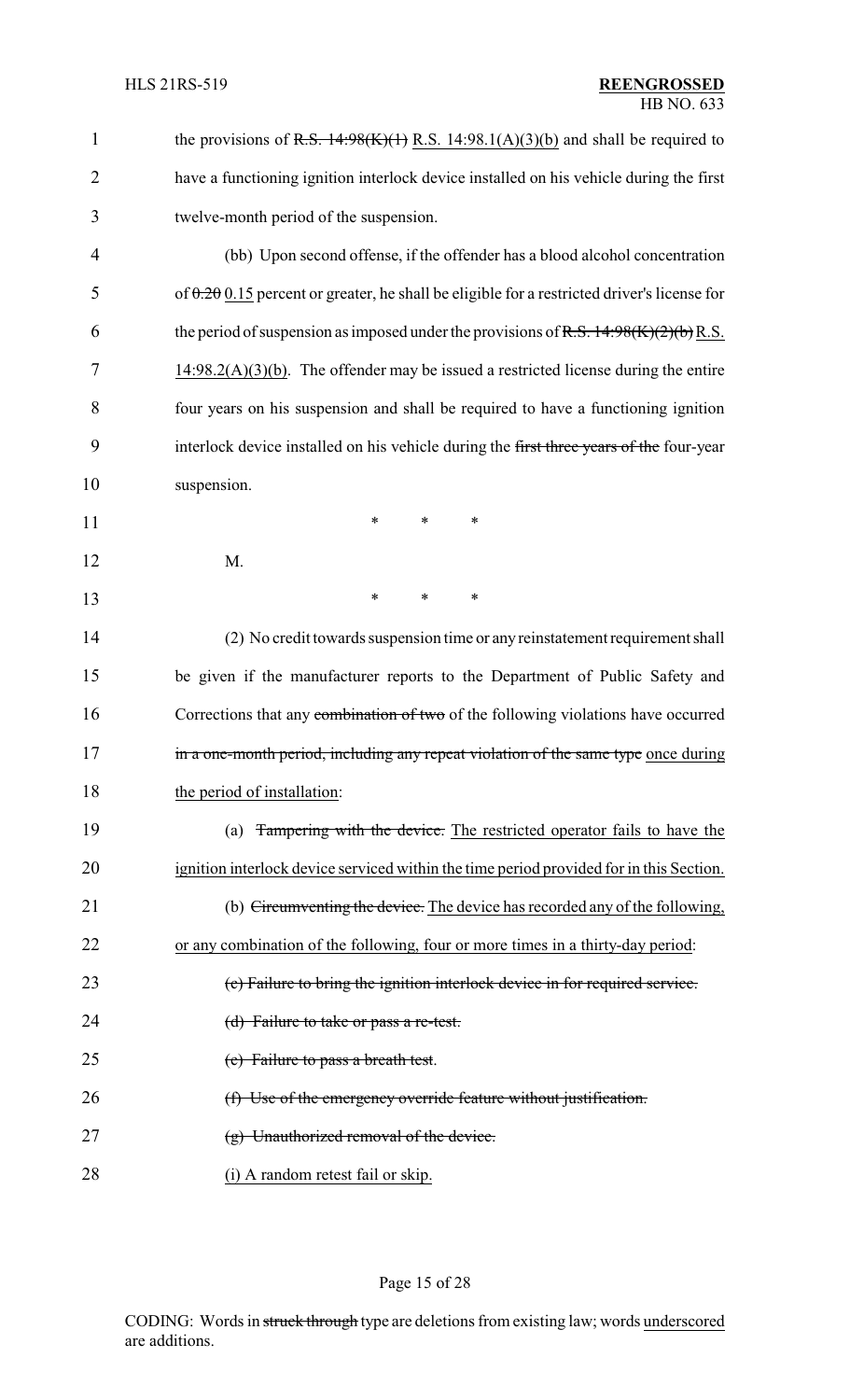| $\mathbf{1}$   | (ii) An initial start failure prior to starting the vehicle unless a second breath        |
|----------------|-------------------------------------------------------------------------------------------|
| 2              | test below the alcohol set point is recorded within ten minutes of the initial start      |
| 3              | failure.                                                                                  |
| $\overline{4}$ | $\ast$<br>∗<br>∗                                                                          |
| 5              | N. As used in this Section, "ignition interlock device" means a constant                  |
| 6              | monitoring device that prevents a motor vehicle from being started operated at any        |
| 7              | time without first determining the equivalent blood alcohol level of the operator         |
| 8              | through the taking of a breath sample for testing. The system shall be calibrated so      |
| 9              | that the motor vehicle may not be started if the blood alcohol level of the operator,     |
| 10             | as measured by the test, reaches a level established by the court, consistent with the    |
| 11             | rules promulgated by the Department of Public Safety and Corrections.                     |
| 12             | *<br>$\ast$<br>*                                                                          |
| 13             | §414. Suspension, revocation, renewal, and cancellation of licenses; judicial review      |
| 14             | A(1)                                                                                      |
| 15             | *<br>*<br>∗                                                                               |
| 16             | Notwithstanding the provisions of Subparagraphs (a) and (b) of this<br>(c)                |
| 17             | Paragraph, upon first or second conviction, or a plea of guilty or nolo contendere and    |
| 18             | sentence thereupon or forfeiture of bail of any person charged with the offense of        |
| 19             | driving while intoxicated when the offender had a blood alcohol concentration of          |
| 20             | $0.20$ 0.15 percent or more but less than 0.20 percent by weight based on grams of        |
| 21             | alcohol per one hundred cubic centimeters of blood, the following restrictions on         |
| 22             | suspension and issuance of a restricted driver's license shall apply:                     |
| 23             | $\ast$<br>∗<br>*                                                                          |
| 24             | Upon second conviction, if the offender has a blood alcohol<br>(ii)                       |
| 25             | concentration of $0.20015$ percent or greater, his driver's license shall be suspended    |
| 26             | for four years. The offender shall be eligible for a restricted license after a period of |
| 27             | forty-five days of suspension for the remainder of for the four-year period of            |
| 28             | suspension after he has provided proof to the department that his motor vehicle is        |
| 29             | equipped with a functioning ignition interlock device. A functioning ignition             |
|                |                                                                                           |

# Page 16 of 28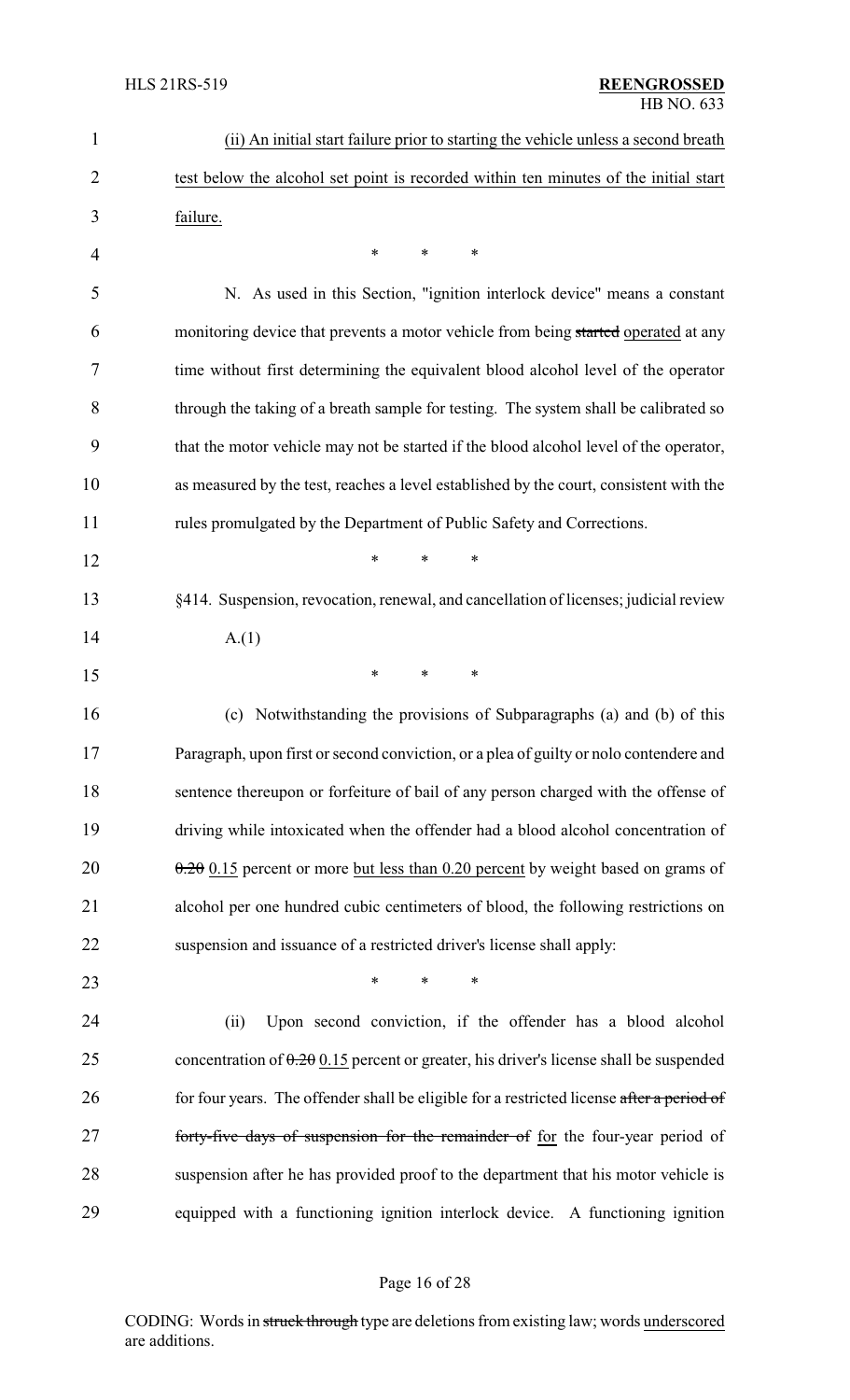| $\mathbf{1}$ | interlock device shall remain installed on his vehicle during the first three-year                   |  |  |
|--------------|------------------------------------------------------------------------------------------------------|--|--|
| 2            | period of the entire four-year period of the suspension of his driver's license.                     |  |  |
| 3            | $\ast$<br>$\ast$<br>*                                                                                |  |  |
| 4            | D(1)                                                                                                 |  |  |
| 5            | $\ast$<br>$\ast$<br>∗                                                                                |  |  |
| 6            | (b) Any licensee who has had his license suspended for operating a motor                             |  |  |
| 7            | vehicle while under the influence of alcoholic beverages under the provisions of this                |  |  |
| 8            | Subsection shall be eligible to apply for a restricted driver's license after a period of            |  |  |
| 9            | twelve months upon proof that his motor vehicle has been equipped with a                             |  |  |
| 10           | functioning ignition interlock device. The ignition interlock device shall remain on                 |  |  |
| 11           | the motor vehicle for not less than six months from the date the restricted driver's                 |  |  |
| 12           | license is granted. In the event that the department fails or refuses to issue the                   |  |  |
| 13           | restricted driver's license, the district court for the parish in which the licensee                 |  |  |
| 14           | resides may issue an order directing the department to issue the restricted license                  |  |  |
| 15           | either by ex parte order or after contradictory hearing.                                             |  |  |
| 16           | *<br>∗<br>∗                                                                                          |  |  |
| 17           | §667. Seizure of license; circumstances; temporary license                                           |  |  |
| 18           | ∗<br>∗<br>∗                                                                                          |  |  |
| 19           | <b>B.</b>                                                                                            |  |  |
| 20           | $\ast$<br>∗<br>∗                                                                                     |  |  |
| 21           | (1)                                                                                                  |  |  |
| 22           | *<br>∗<br>∗                                                                                          |  |  |
| 23           | (b) On or after September 30, 2003, if If the person submitted to the test and                       |  |  |
| 24           | the test results show a blood alcohol level of 0.08 percent or above by weight, his                  |  |  |
| 25           | driving privileges shall be suspended for ninety days from the date of suspension on                 |  |  |
| 26           | first offense violation <del>, without eligibility for a hardship license for the first thirty</del> |  |  |
| 27           | days, and for three hundred sixty-five days from the date of suspension, without                     |  |  |
| 28           | eligibility for a hardship license, on second and subsequent violations occurring                    |  |  |
| 29           | within five years of the first offense. If the person was under the age of twenty-one                |  |  |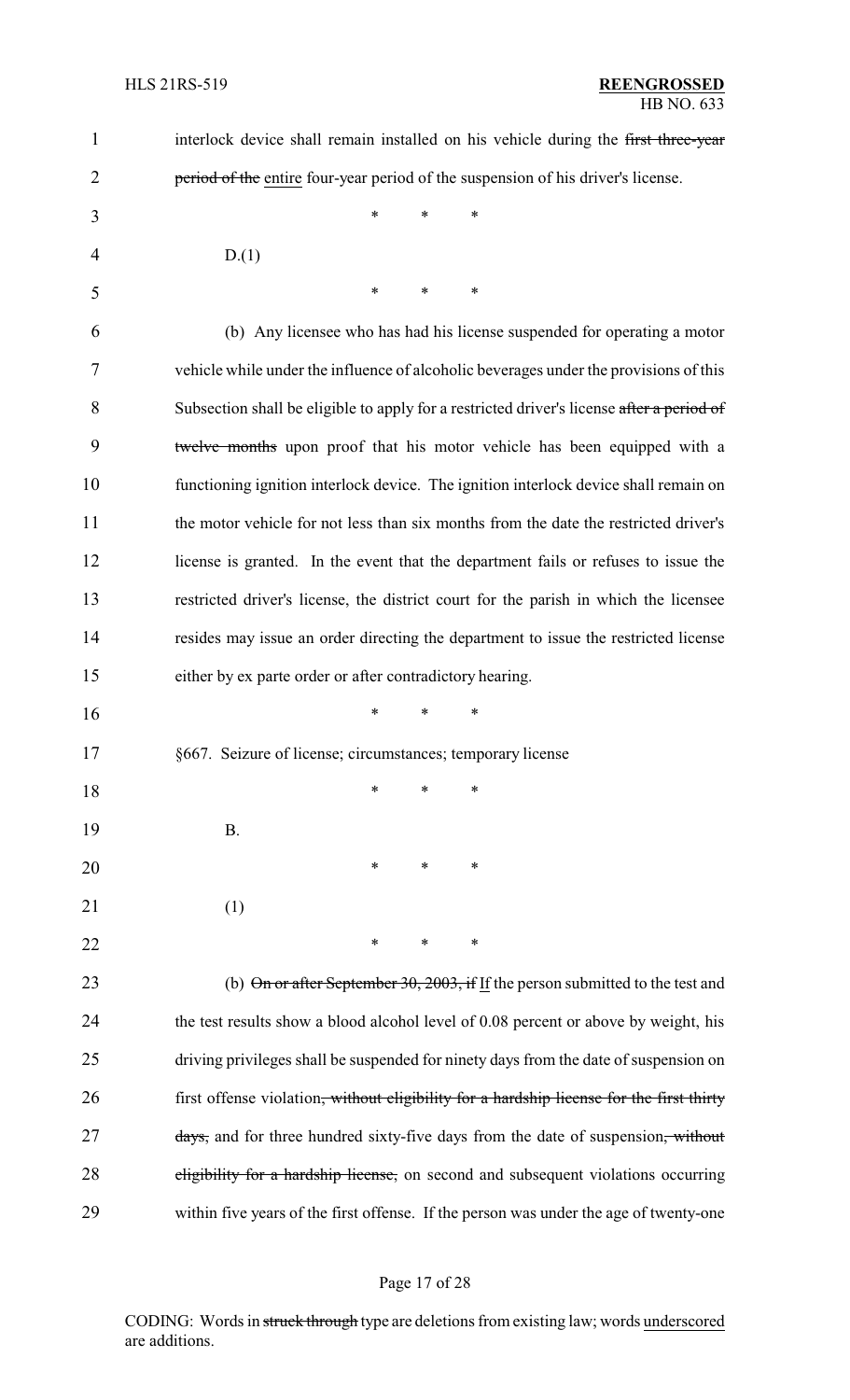years on the date of the test and the test results show a blood alcohol level of 0.02 percent or above by weight, his driving privileges shall be suspended for one hundred eighty days from the date of suspension.

 (c) If the person submitted to the test and the test results show a blood 5 alcohol level of  $\theta$ . 20 0.15 percent or above but less than 0.20 percent by weight, his driving privileges shall be suspended for two years from the date of suspension on first offense violation and for four years from the date of suspension for second offense violation.

\* \* \*

 (3)(a) However, any licensee who has had his license suspended for a first or second offense of operating a motor vehicle while under the influence of alcoholic beverages under the provisions of this Subsection and who either refused to submit to the test or who submitted to the test and the test showed a blood alcohol level of 14 less than  $\theta$ . 20 0.15 percent but less than 0.20 percent shall, upon proof to the Department of Public Safety and Corrections that his motor vehicle has been equipped with a functioning ignition interlock device, be immediately eligible for and shall be granted a restricted license. In the event that the department fails or refuses to issue the restricted driver's license, the district court for the parish in which the licensee resides may issue an order directing the department to issue the restricted license either by ex parte order or after contradictory hearing.

21 \* \* \* \*

 (c) If the person submitted to the test as a result of a second violation and the 23 test results show a blood alcohol level of  $0.20 \times 15$  percent or above by weight, he shall be eligible for a hardship license during the entire four-year period of the suspension after he has provided proof that his motor vehicle has been equipped with an ignition interlock device. A functioning ignition interlock device shall remain 27 installed on his motor vehicle during the first three-years of the four-year entire period of his driver's license suspension.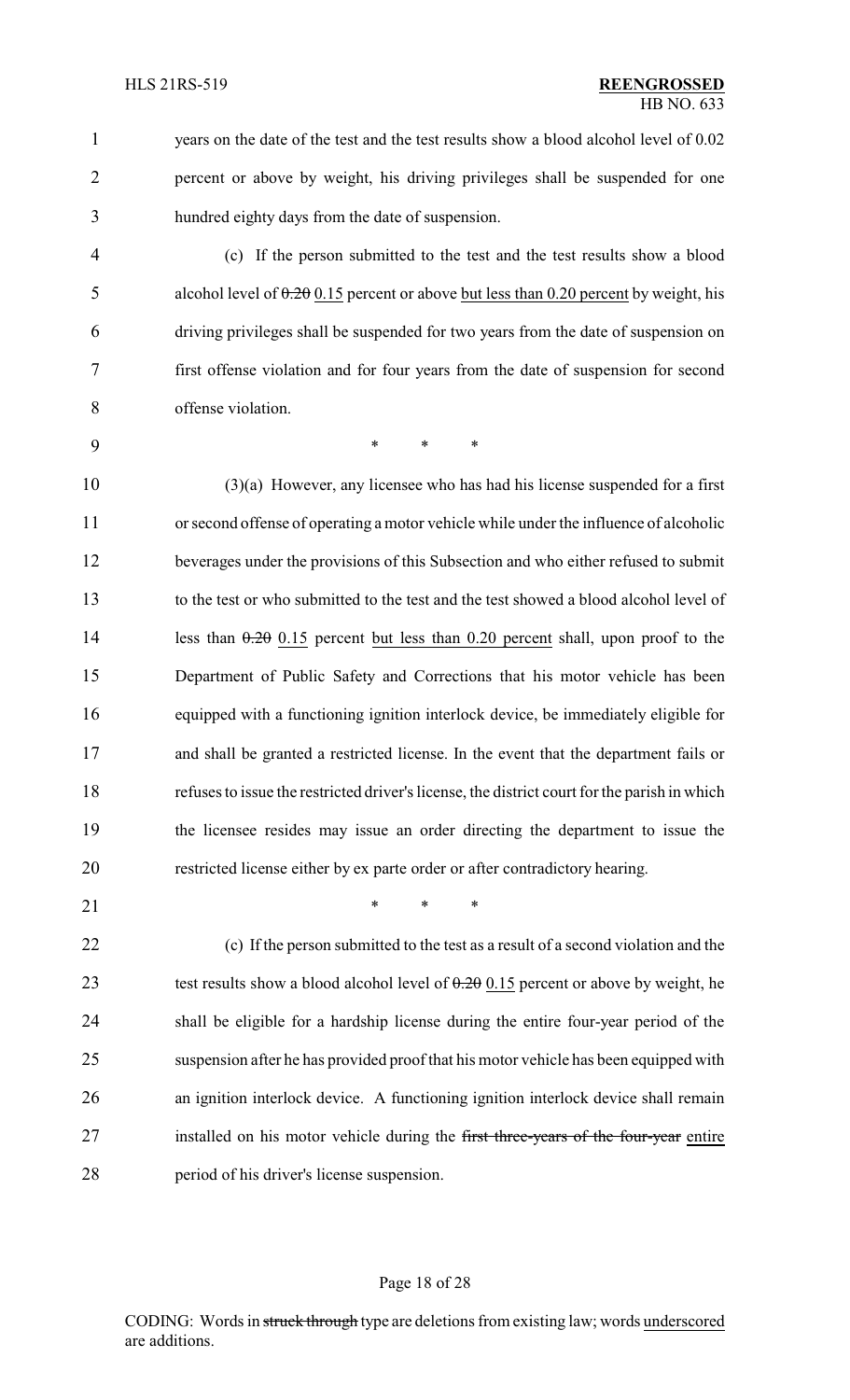| $\mathbf{1}$   | (d) If the person refused the test as a result of a first violation, he shall be        |
|----------------|-----------------------------------------------------------------------------------------|
| $\overline{2}$ | eligible for a hardship license during the entire period of the imposed one-year        |
| 3              | suspension after he has provided proof that his motor vehicle has been equipped with    |
| $\overline{4}$ | an ignition interlock device. A functioning ignition interlock device shall remain      |
| 5              | installed on his motor vehicle during the entire period of his driver's license         |
| 6              | suspension. A person subject to this Subparagraph may have the ignition interlock       |
| 7              | device removed two hundred and seventy days after installation if there have been       |
| 8              | no violation resets or permanent lockouts pursuant to R.S. 15:307(C).                   |
| 9              | ∗<br>*<br>∗                                                                             |
| 10             | I.(1) In addition to any other provision of law, an ignition interlock device           |
| 11             | shall be installed in any motor vehicle operated by any of the following persons        |
| 12             | whose driver's license has been suspended in connection with the following              |
| 13             | circumstances as a condition of the reinstatement of such person's driver's license:    |
| 14             | (a) Any person who has refused to submit to an approved chemical test for               |
| 15             | intoxication, after being requested to do so, for a second, third, or subsequent arrest |
| 16             | for a violation of R.S. 14:98 or 98.6 or a parish or municipal ordinance that prohibits |
| 17             | operating a vehicle while intoxicated and whose driver's license has been suspended     |
| 18             | in accordance with law.                                                                 |
| 19             | Any person who has submitted to an approved chemical test for<br>(b)                    |
| 20             | intoxication where the results indicate a blood alcohol level of 0.08 percent or above  |
| 21             | and whose driver's license has been suspended in accordance with the law for an         |
| 22             | arrest for a violation of R.S. 14:98 or 98.6, or a parish or municipal ordinance that   |
| 23             | prohibits operating a vehicle while intoxicated occurring within ten years of the first |
| 24             | arrest.                                                                                 |
| 25             | ∗<br>*<br>∗                                                                             |
| 26             | K. Upon notice to the department that a driver has caused the ignition                  |
| 27             | interlock device to enter a violation reset or a permanent lockout, as defined in R.S.  |
| 28             | 15:307, the department shall extend the period the ignition interlock device is         |
| 29             | required by an additional six months and further restrict the driver's license. The     |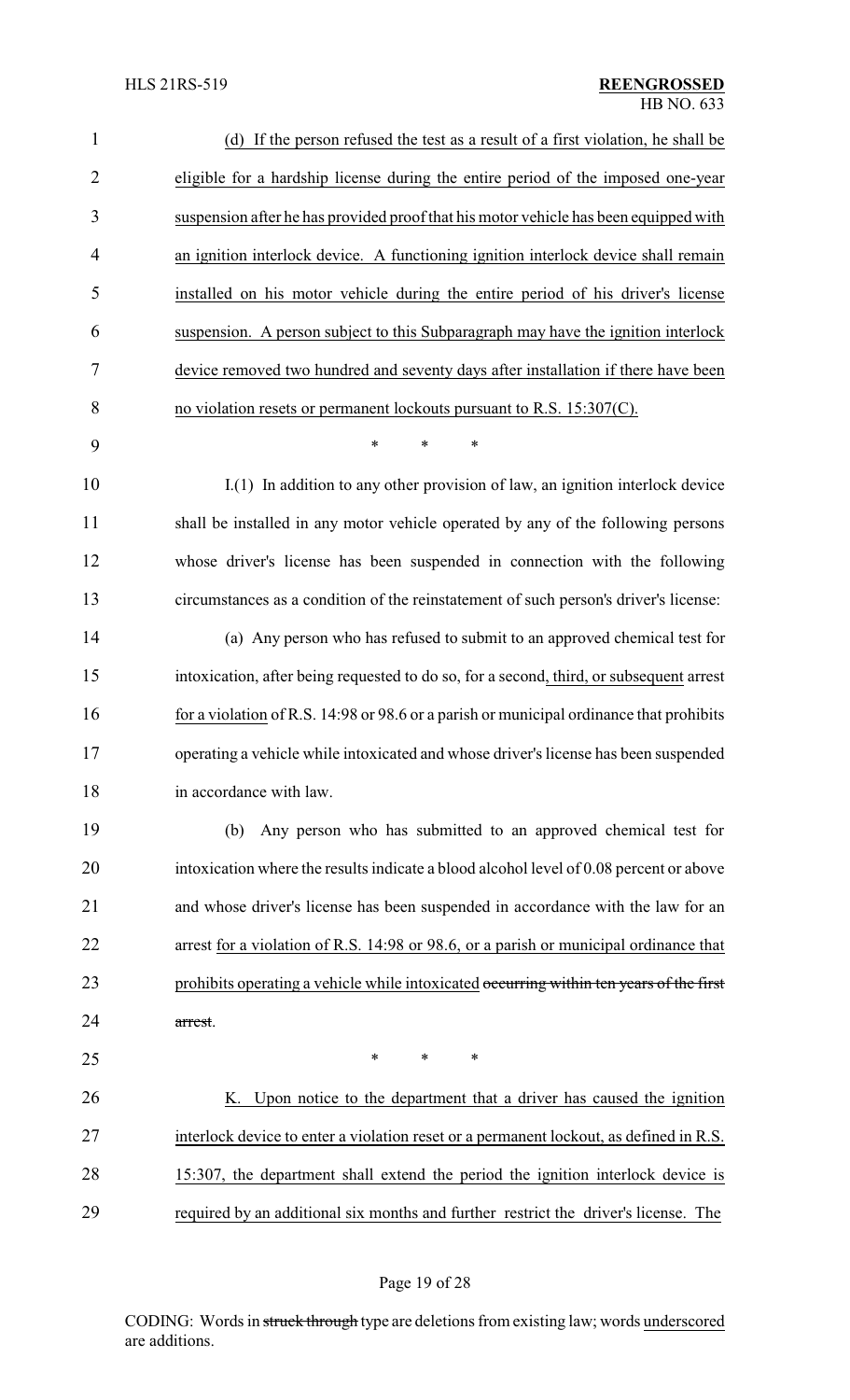| $\mathbf{1}$   | department shall notify the driver that his driver's license will be restricted for an    |
|----------------|-------------------------------------------------------------------------------------------|
| 2              | additional six months.                                                                    |
| 3              | $\ast$<br>$\ast$<br>$\ast$                                                                |
| $\overline{4}$ | §668. Procedure following revocation or denial of license; hearing; court review;         |
| 5              | review of final order; restricted licenses                                                |
| 6              | *<br>*<br>∗                                                                               |
| 7              | $B(1)(a)$ In a case of a first refusal or a first submission to a test for                |
| 8              | intoxication and when there has been no prior suspension of the driver's license, if      |
| 9              | suspension is otherwise proper, upon a showing of proof satisfactory to the               |
| 10             | department that the suspension of driving privileges would prevent the person from        |
| 11             | earning a livelihood, the department may:                                                 |
| 12             | (i) Require the licensee to surrender his regular license, unless the license             |
| 13             | was previously surrendered, and issue in its stead, at a cost to the person of fifty      |
| 14             | dollars plus the cost of the license, a special restricted operator's license, designated |
| 15             | as such by a large red R printed on the face of the license, to be effective for the      |
| 16             | remaining period of suspension.                                                           |
| 17             | $\ast$ $\ast$                                                                             |
| 18             | (2) However, the The department shall immediately cancel and seize the                    |
| 19             | restricted license upon receiving satisfactory evidence of the removal of the ignition    |
| 20             | interlock device prior to the expiration of the license issued pursuant to this           |
| 21             | Paragraph or of violation of the restrictions, and no person shall have driving           |
| 22             | privileges of any kind for a period of six months from the receipt by the department      |
| 23             | of the cancelled restricted license. No violation of this Section shall occur if the      |
| 24             | license is reinstated pursuant to R.S. $32:667(H)(1)$ and (2) prior to the removal of the |
| 25             | ignition interlock device.                                                                |
| 26             | ∗<br>*<br>∗                                                                               |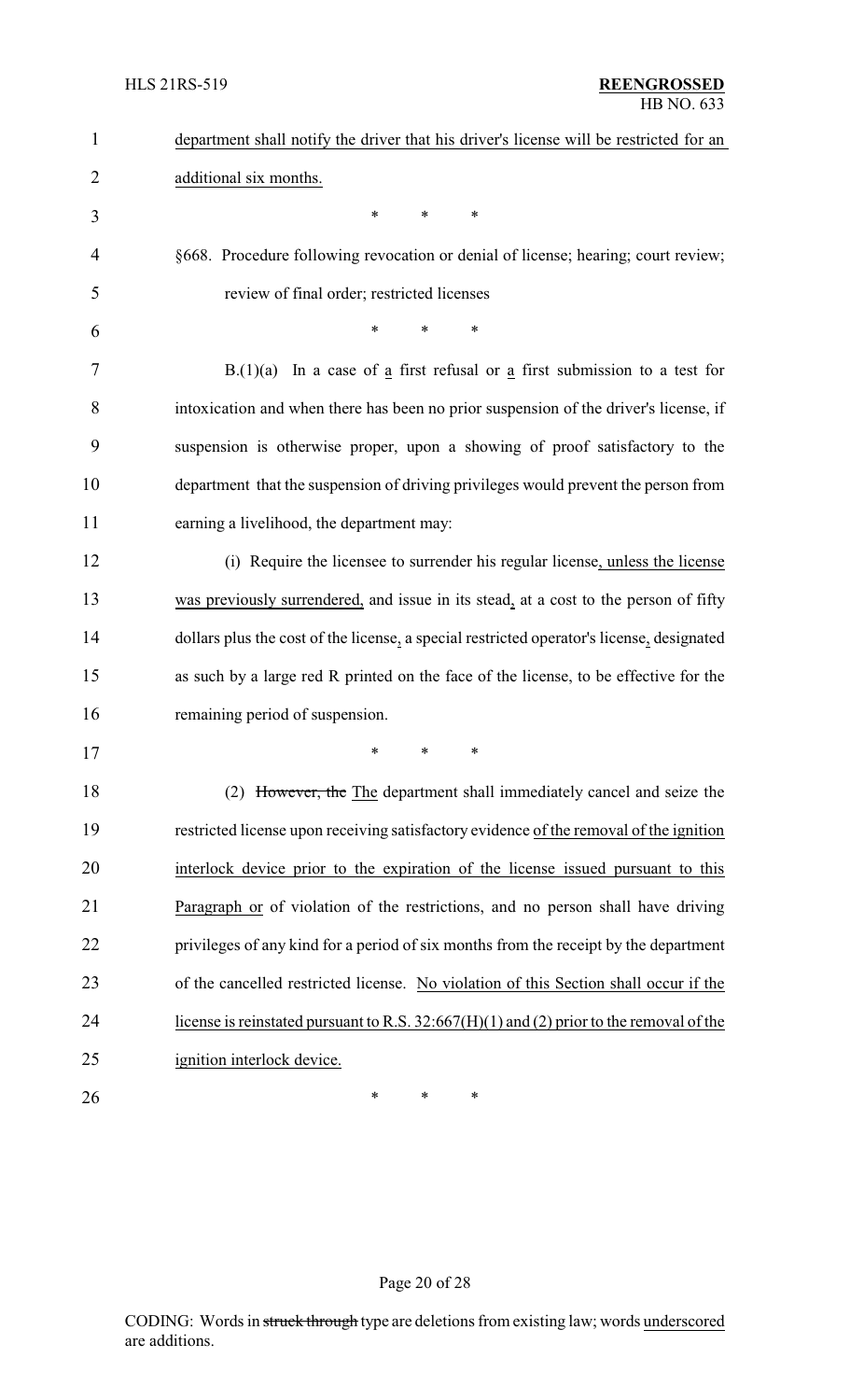#### DIGEST

The digest printed below was prepared by House Legislative Services. It constitutes no part of the legislative instrument. The keyword, one-liner, abstract, and digest do not constitute part of the law or proof or indicia of legislative intent. [R.S. 1:13(B) and 24:177(E)]

| HB 633 Reengrossed | 2021 Regular Session | Wright |
|--------------------|----------------------|--------|
|--------------------|----------------------|--------|

**Abstract:** Provides relative to ignition interlock devices and maintenance services.

Present law defines "ignition interlock device" as a constant monitoring device that prevents a motor vehicle from being started at any time without first determining the equivalent blood alcohol level of the operator through the taking of a breath sample for testing. The system must be calibrated so the motor vehicle may not be started if the blood alcohol level of the operator, as measured by the test, reaches a level established by the court, consistent with the rules promulgated by the Dept. of Public Safety and Corrections.

Proposed law retains present law and modifies the definition by changing the purpose of the device from preventing the vehicle from being started to preventing the vehicle from being operated.

Proposed law requires the ignition interlock device be calibrated for accuracy by using a dry alcohol standard with an alcohol reference value between .020 and .050g/210L.

Proposed law provides procedures for calibration including a three-second purge prior to introducing a reference sample into a device if using more than six inches of open tubing, an "as found" check to introduce the sample into the device without an adjustment for accuracy which consists of reference checks with the result of each check being within plus or minus 0.005g/210L of the reference value introduced into the device, and a requirement to remove any device that does not pass calibration after adjustment while keeping the serial number of the device on record for three years.

Present law requires the rules and regulations that the secretary sets for the proper approval, installation, and use of ignition interlock devices include but not be limited to requirements that the devices or systems: (1) do not impede the safe operation of the vehicle,  $(2)$  correlate with established measures of alcohol impairment, (3) work accurately and reliably in an unsupervised environment, (4) resist tampering and give evidence if tampering is attempted, (5) are difficult to circumvent, (6) minimize inconvenience to a sober user, (7) require a proper, deep lung breath sample or other accurate measure of blood alcohol content equivalence, (8) operate reliably over the range of automobile environments, and (9) are manufactured by a party who will provide product liability insurance and a bond against malfunction of the device.

Proposed law removes the present law requirements and instead mandates the rules and regulations include but are not limited to requiring the devices: (1) are manufactured by a business entity that will provide product liability insurance and a bond against malfunction of the device, (2) are installed in such a manner that it must not interfere with the normal operation of the vehicle after it is started, (3) protects against compromise or circumvention and preserves evidence of such activity, (4) are resistant to tampering, (5) have the ability to work reliably and accurately in an unsupervised environment, (6) are designed to permit a "restart" within three minutes of a stall or when the ignition has been turned off, (7) measure a person's breath-alcohol concentration by the delivery of a deep lung sample directly into the device, (8) prevent operation of the vehicle if the breath-alcohol concentration of the sample introduced into the device exceeds 0.02g of alcohol per 210L of breath, (9) ensure the automatic and complete purge of residual alcohol before allowing subsequent tests, (10) allow a minimum of 1200ml or 1.2L of breath for an acceptable breath sample, (11) require random retests, (12) include a supply of two disposable mouth pieces

Page 21 of 28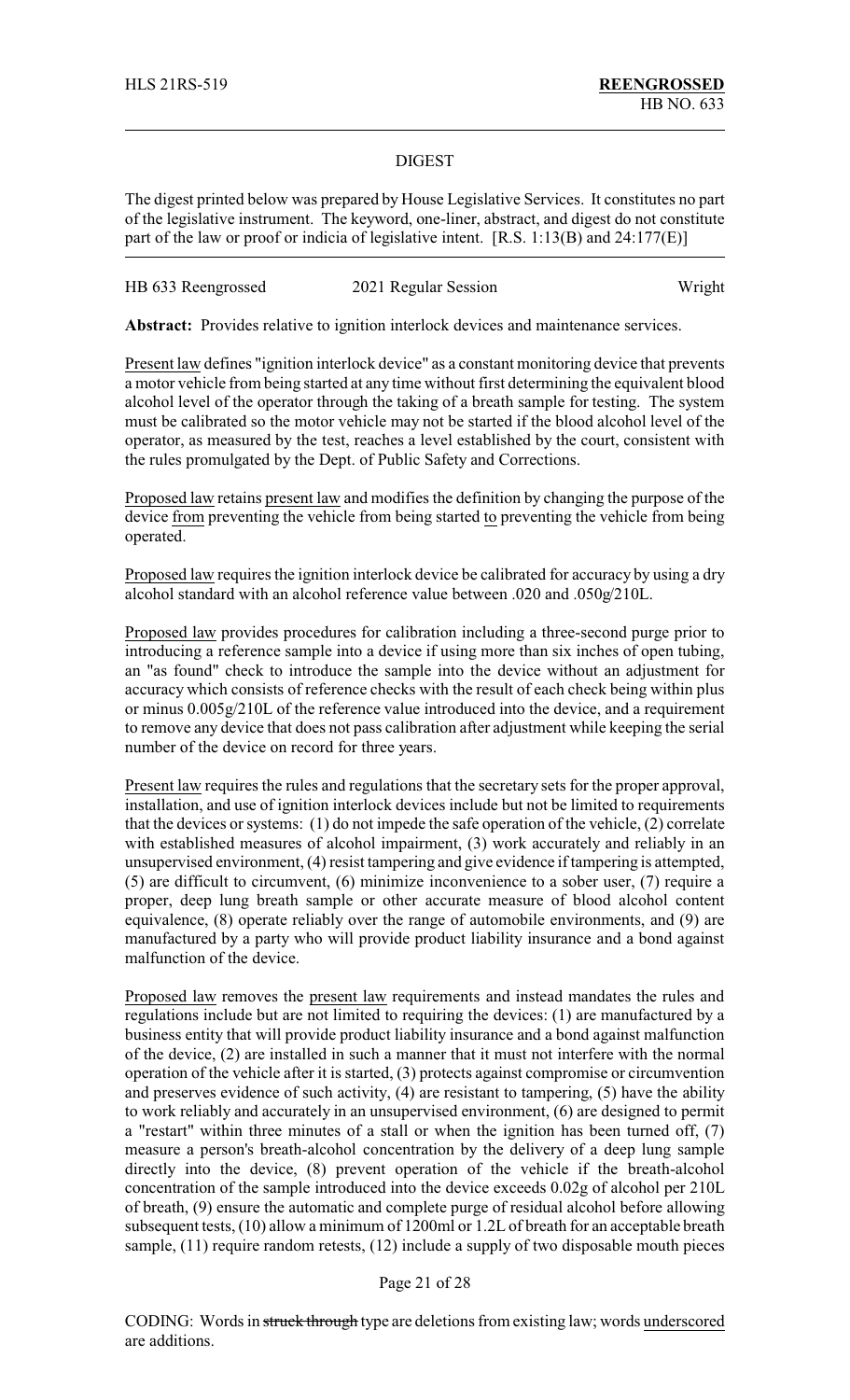upon installation, designed to minimize the introduction of saliva into an ignition interlock device, (13) have all primary components, as identified by the Dept. of Public Safety and Corrections, office of state police, applied technology unit, with a unique serial number, which includes, but is not limited to, the storage device, handset, and camera, (14) enter a permanent lockout if the ignition interlock device has not been calibrated and serviced within a period of 35 days subsequent to its installation or last calibration or inspection, whichever occurs first, (15) uniquely identify and record each time the vehicle has a start attempt or is actually started, the results of all tests and retests violations, how long the vehicle was operated, and any indication of circumvention or tampering with the ignition interlock device or tests, (16) on or before January 1, 2021, require a restricted operator to wait five minutes before attempting to start the vehicle a second or third time, and 30 minutes prior to any subsequent attempts to start the vehicle after the initial start failure occurs, (17) visibly indicate to the user or any qualified person that the unit is on, the unit is in need of service or calibration, the passage or failure of the breath alcohol content threshold on the breath sample introduced, and any other indication required by the department, (18) enter into violation reset under certain conditions, (19) if a violation reset occurs, the device must enter into a permanent lockout within five days unless the device is serviced at a mobile or fixed site service center by an ignition interlock technician or calibration technician where it will be calibrated and downloaded, and (20) incorporate a camera that does not distract or impede the driver in any manner from the safe and legal operation of the vehicle.

Proposed law requires a camera be installed on any new ignition interlock device beginning Jan. 1, 2022, and all devices by March 31, 2022.

Proposed law modifies present law by having the device prevent a motor vehicle from operating and requiring it be equipped with a camera capable of recording a digital image of the person using the device.

Proposed law requires the manufacturer, vendor, ignition interlock technician or calibration technician to notify the originating court, if any, of violation reset conditions within five days of servicing an ignition interlock device.

Proposed law further requires the manufacturer, vendor or ignition interlock technician or calibration technician to provide notification to the Dept. of Public Safety and Corrections, office of motor vehicles, and the Dept. of Public Safety and Corrections, office of state police, applied technology unit in an acceptable electronic format.

Proposed law requires all reports to the originating court, Dept. of Public Safety and Corrections, office of motor vehicles, and the Dept. of Public Safety and Corrections, office of state police, applied technology unit include: (1) the full name, address, and driver's license number of the restricted operator and lessee, (2) the registration number of the motor vehicle in which the ignition interlock device was installed, (3) the unique serial number of the ignition interlock device, and (4) the toll-free telephone number of a representative who can explain the report from an ignition interlock device.

Proposed law authorizes the deputy secretary to set and collect nonrefundable fees applicable to the certification, renewal or recertification of ignition interlock devices, service centers, and technicians.

Proposed law further provides the fees must be remitted to the manufacturer, vendor, or service center to the office of state police, applied technology unit on or before the 25th day of each month.

Proposed law requires special costs associated with an installation verification fee or 30 day calibration fee be forwarded on or before the 25th day of each month following their collection to the state treasurer for immediate deposit in the state treasury.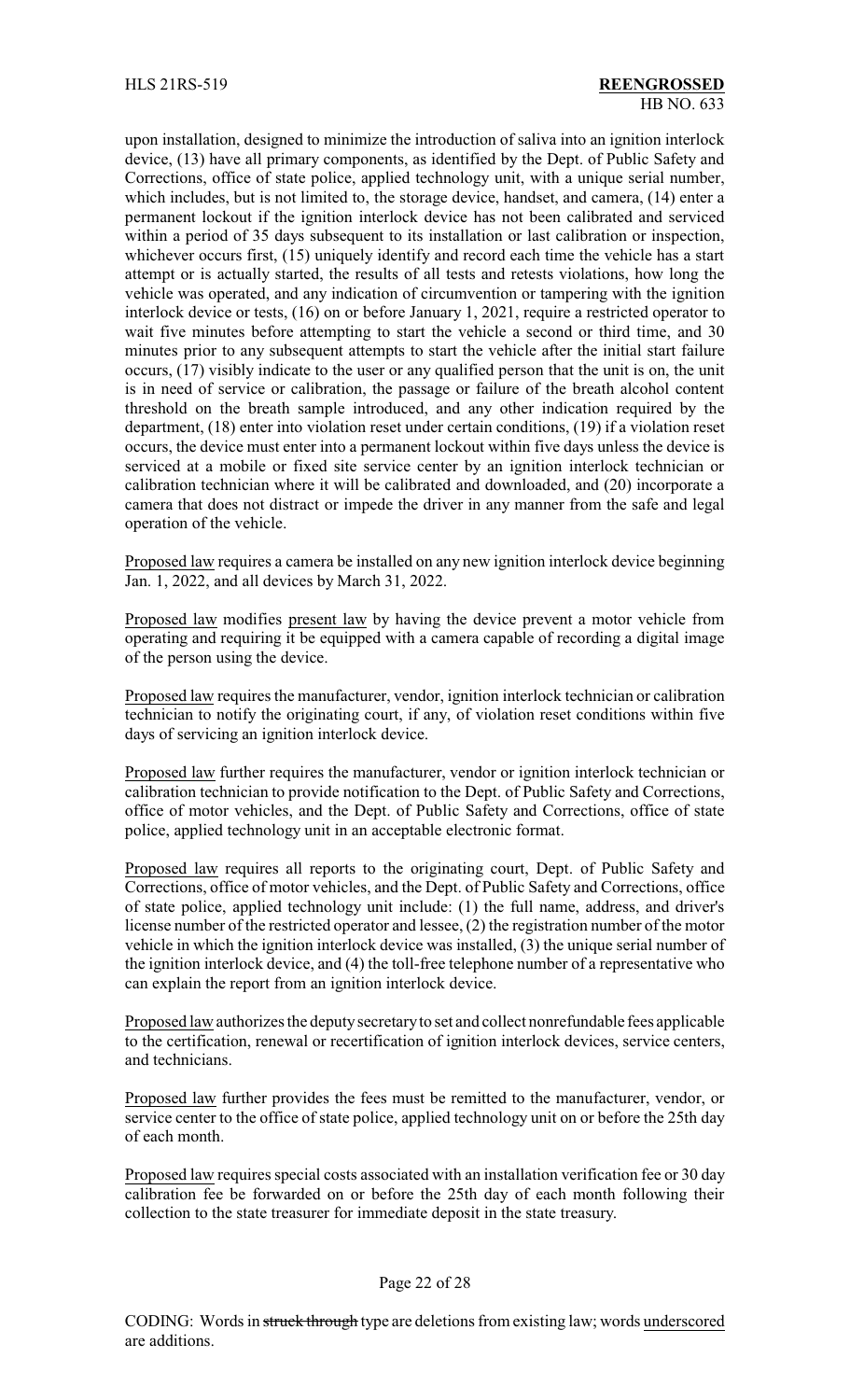Proposed law requires the treasurer create a special fund in the state treasury designated as the Public Safety Ignition Interlock Regulation Fund, and to credit an amount equal to the total amount of costs received after compliance with requirements of the Constitution of Louisiana relative to the Bond Security and Redemption Fund.

Proposed law further requires the funds in the Public Safety Ignition Interlock Regulation Fund be used solely to fund activities of the office of state police, applied technology unit, in executing its responsibilities in the regulation of ignition interlock devices, service centers and technicians.

Proposed law requires the Dept. of Public Safety and Corrections, office of state police to provide standards for the certification, installation, repair, maintenance, monitoring, inspection, and removal of ignition interlock devices in accordance with present law.

Proposed law requires a manufacturer or vendor notify affected customers of any changes in their service agreement during any suspension or revocation period as a result of an ignition interlock device technician that is found to be out of compliance.

Proposed law grants an ignition interlock device technician the right to an administrative hearing pursuant to present law to contest the suspension or revocation, or both. Proposed law further provides standards for requesting a hearing, hearing procedure, and evidence.

Proposed law requires an ignition interlock device to employ: (1) fuel cell technology, specific for alcohols, (2) other alcohol specific technology approved by the Dept. of Public Safety and Corrections, office of state police, applied technology unit, which meets present law federal standards, (3) technology capable of taking a photograph identifying the user providing the breath sample and recording the time the breath sample was provided, and (4) technology capable of providing the global positioning coordinates at the time of each rolling retest refusal or circumvention when required by the originating court, the Dept. of Public Safety and Corrections, office of motor vehicles, or office state police, applied technology unit.

Proposed law requires an ignition interlock device meet or exceed the minimum test standards according to rules adopted by the office of state police, applied technology unit, and be maintained in accordance with the rules and standards adopted by the office of state police.

Proposed law requires the Dept. of Public Safety and Corrections, office of state police to provide standards and monitor compliance for ignition interlock affordability plans for individuals.

Proposed law provides that economic hardship is defined as an individual that is eligible for Supplemental Nutrition Assistance Program (SNAP), Medicaid, social security disability insurance (SSDI) or supplemental security income (SSI) administered by the social security administration, or services of an indigent public defender. Proposed law further provides that individuals that meet the economic standard will not be required to pay more than 50% of the assessed fees.

Proposed law provides that individuals that meet the economic hardship standard are responsible for any optional services an individual elects, fees related to any violation reset or permanent lockout as defined in present law, state mandated fees, and any costs related to damaged, missing or unreturned equipment and recovery of such equipment.

Proposed law provides that individuals become eligible for the affordability plan on the date that the individual provides the ignition interlock manufacturer or ignition interlock service center acceptable documentation verifying that the individual meets the standard for economic hardship.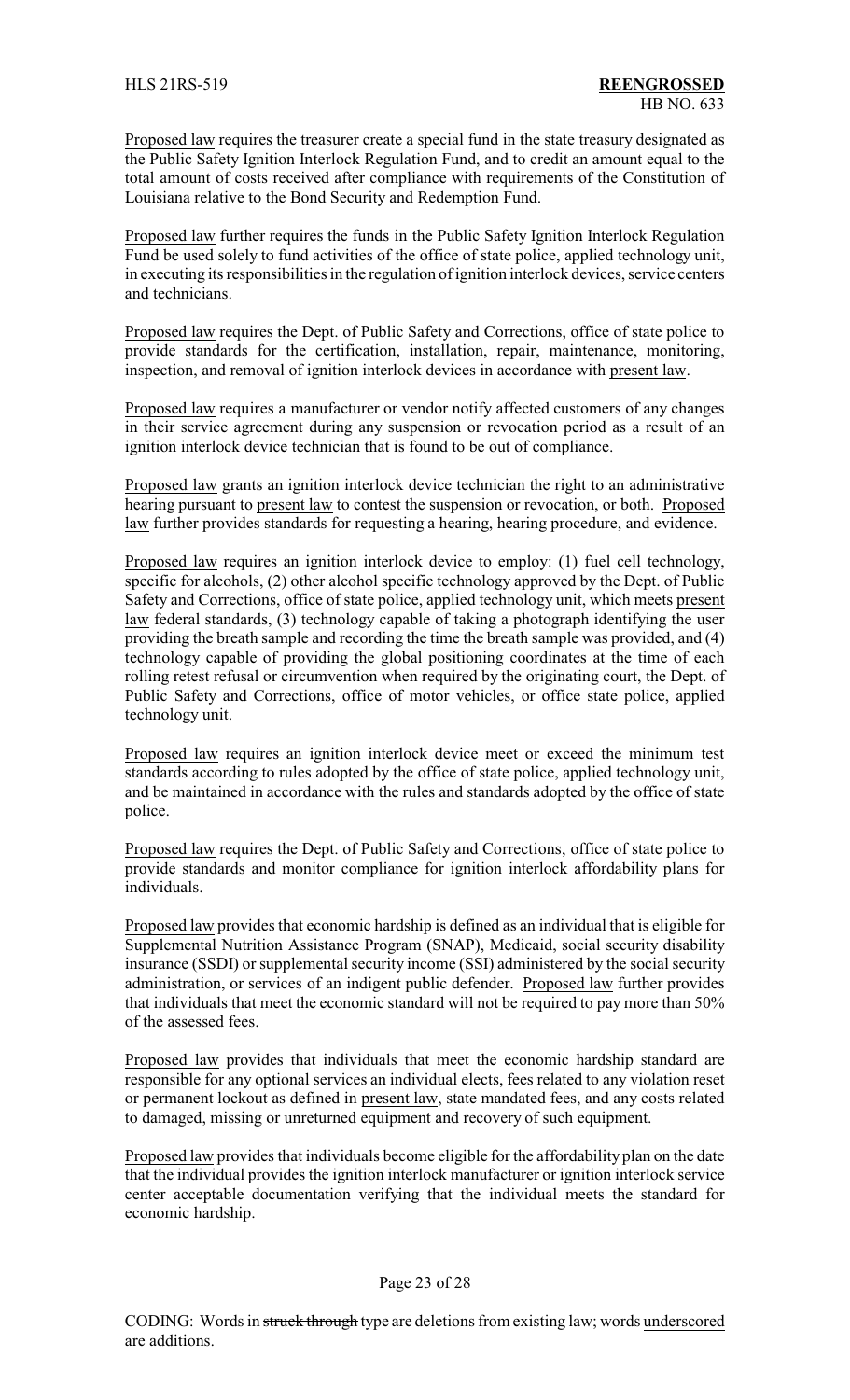Proposed law prevents an ignition interlock manufacturer or ignition interlock service center from refusing service to an individual that has demonstrated eligibility for the affordability plan in accordance with this proposed law.

Proposed law grants an individual who feels that they have been refused service after providing the documentation required under proposed law the right to file a complaint with the office of state police, applied technology unit. Proposed law further provides that all complaints must be investigated within 30 days of receipt of the complaint.

Proposed law provides that if the investigation substantiates the refusal of service, the office of state police, applied technology unit, may issue a warning, suspension, or revocation of the certification for the ignition interlock manufacturer or service center based on the facts of the investigation and history of similar complaints related to manufacturer or service center.

Present law authorizes the court to require any person be placed on probation as provided for in present law (R.S. 14:98(B)), and requires any person placed on probation as provided in present law (R.S. 14:98(C)) not operate a motor vehicle during the period of probation unless the vehicle is equipped with a functioning ignition interlock device. Proposed law updates statutory provisions contained in present law.

Present law provides that if an offender has a blood alcohol concentration of 0.20 percent or more by body weight on a first offense DWI, the offender must be issued a restricted driver's license for a two-year period and be required to have an ignition interlock device installed on his vehicle for the first 12 months of the two-year period.

Present law further provides that if an offender has a blood alcohol concentration of 0.20 percent or more by body weight on a second offense DWI, the offender must be issued a restricted driver's license for a four-year period and be required to have an ignition interlock device installed on his vehicle during the first three years of the four-year period.

Proposed law retains present law for a first offense and modifies present law by lowering the blood alcohol concentration threshold to 0.15 percent or more by body weight and requiring the ignition interlock device be installed for the entire four-year period on a second offense.

Present law authorizes an individual who installs a Dept. of Public Safety and Corrections approved ignition interlock device as a requirement of bail, a part of a pre-trial diversion program, or a term of a suspended or deferred sentence as provided in present law, for an offense involving the operation of a motor vehicle under the influence of alcohol, drugs, or both, and was arrested or subsequently convicted of such an offense, to receive credit towards suspension time or any reinstatement requirement that may be imposed if any of the following occurs:

- (1) The installation and monitoring of the ignition interlock device is reported to the Dept. of Public Safety and Corrections by the manufacturer in accordance with present law.
- (2) The individual whose driving privilege is restricted appears at an office of motor vehicle field office and is issued a renewed or duplicate driver's license that contains a restriction code indicating that any vehicle operated by the individual must be equipped with an ignition interlock device.

Present law prohibits an individual from receiving credit towards suspension time or any reinstatement requirement if the manufacturer reports to the Dept. of Public Safety and Corrections that any combination of two of the following violations have occurred in a onemonth period, including any repeat violation of the same type:

(1) Tampering with the device.

### Page 24 of 28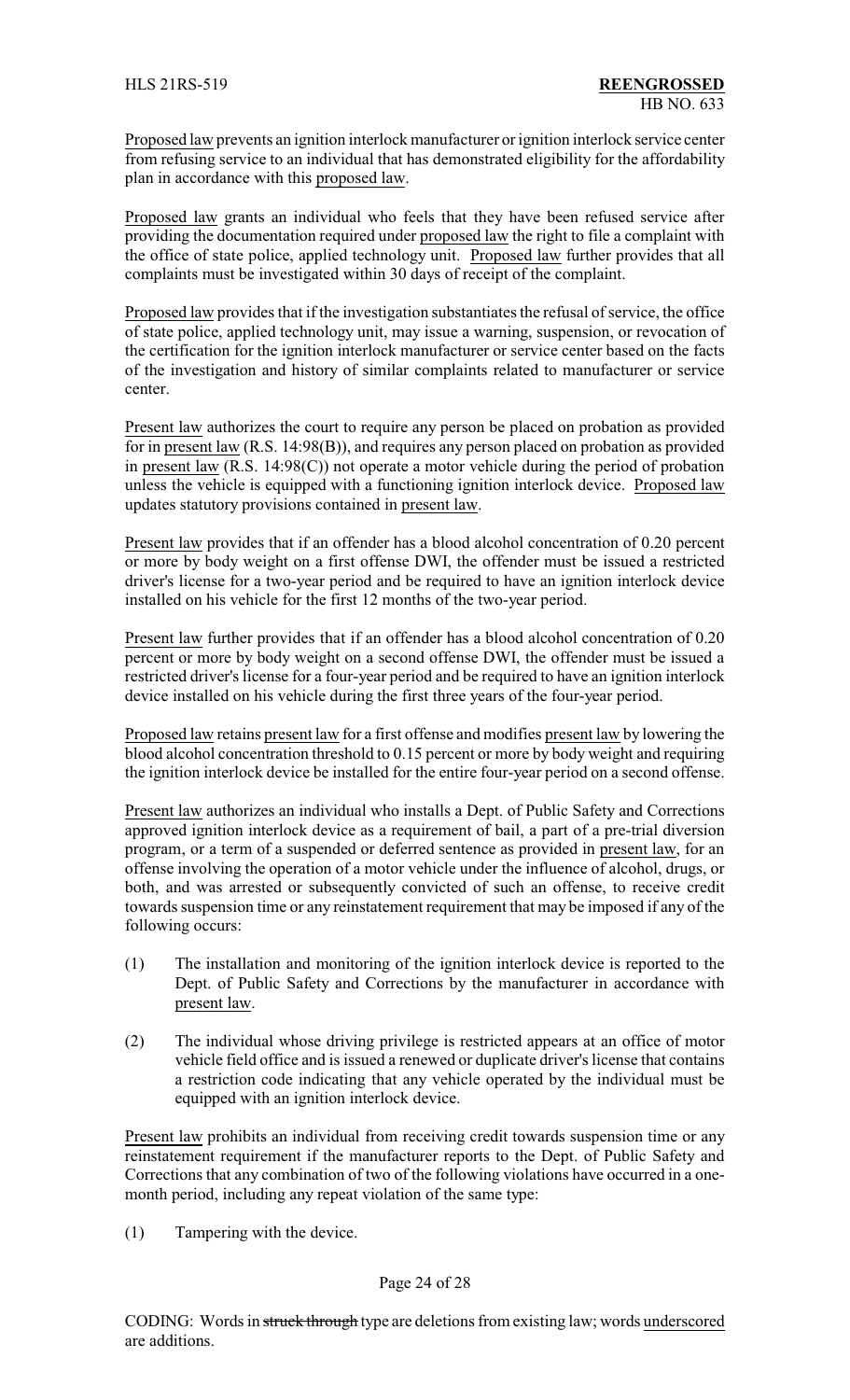- (2) Circumventing the device.
- (3) Failure to bring the ignition interlock device in for required service.
- (4) Failure to take or pass a re-test.
- (5) Failure to pass a breath test.
- (6) Use of the emergency override feature without justification.
- (7) Unauthorized removal of the device.

Proposed law modifies present law to prohibit an individual from receiving credit towards suspension time or any reinstatement requirement if the manufacturer reports to the Dept. of Public Safety and Corrections that any of the following violations have occurred once during the period of installation:

- (1) The restricted operator fails to have the ignition interlock device serviced within the time period prescribed in present law.
- (2) The device has recorded any, or a combination, of the following four or more times in a 30 day period:
	- (a) A random retest fail or skip.
	- (b) An initial start failure before starting the vehicle unless a second breath test below the alcohol limit is recorded within 10 minutes of the initial start failure.

Present law prohibits an individual from receiving credit towards suspension time or any reinstatement requirement if the individual is charged or arrested for any offense involving the operation of a motor vehicle while under the influence of alcohol, drugs, or both, during the period in which the individual is required to have an ignition interlock device as a requirement of bail, a part of a pre-trial diversion program, or a term of a suspended or deferred sentence as provided in present law.

Present law provides that upon a first or second conviction or a plea of guilty or no contest and sentence or forfeiture of bail o any person charged with the offense of driving while intoxicated and when the offender has a blood alcohol concentration of 0.20 percent or more by body weight, restrictions on suspension and issuance of a restricted driver's license will apply.

Proposed law retains present law and lowers the blood alcohol concentration threshold to 0.15 percent or more but less than 0.20 percent by body weight and requiring the ignition interlock device be installed for the entire two-year period.

Present law further provides that upon a second conviction or a plea of guilty or no contest and the offender has a blood alcohol concentration of 0.20 percent or more by body weight, the offender must have his driver's license suspended for four years, receive a restricted driver's license after the first 45 days of the four-year suspension after proving that he has an ignition interlock device installed on his vehicle, which must remain installed for the first three years of the four-year period.

Proposed law modifies present law by lowering the blood alcohol concentration threshold to 0.15 percent or more by body weight and requiring the ignition interlock device be installed for the entire four-year period.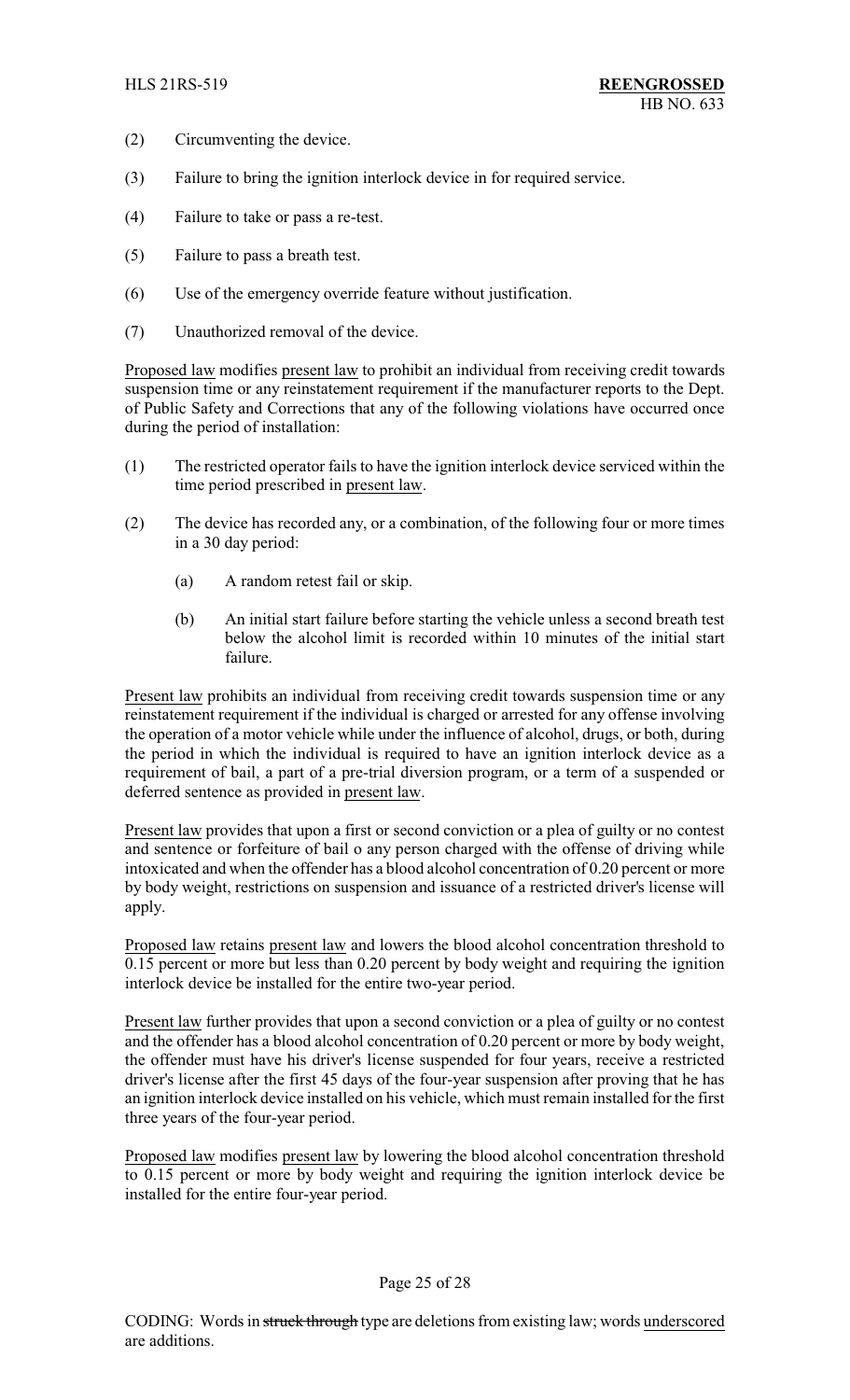Present law grants eligibility for a restricted driver's license to any licensee who has had their license suspended for a DWI violation after a period of 12 months upon proof that his vehicle is equipped with an ignition interlock device. Proposed law requires the device remain on the vehicle for six months after issuance of the restricted driver's license.

Proposed law modifies present law by eliminating the 12 month waiting period for the restricted driver's license.

Present law provides that on or after September 30, 2003, if a person has submitted to a breath alcohol concentration test and the test results show a blood alcohol level of 0.08 percent or above by weight, his driving privileges will be suspended for 90 days from the date of suspension on first offense violation, without eligibility for a hardship license for the first 30 days, and for 365 days from the date of suspension, without eligibility for a hardship license, on second and subsequent violations occurring within five years of the first offense.

Proposed law modifies present law by removing the trigger date and removing the provision disallowing a person eligibility for a hardship license.

Present law provides that if a person has submitted to a breath alcohol concentration test and the test results show a blood alcohol level of 0.20 percent or above by weight, his driving privileges will be suspended for two years on a first offense violation and for four years on a second offense violation.

Proposed law retains present law for a first offense and modifies present law by lowering the blood alcohol concentration threshold to 0.15 percent or more by body weight for a second offense.

Present law provides that any licensee whose license has been suspended for a first or second DWI offense and either refused to submit to the test or submitted to the test and the test showed a blood alcohol level of less than 0.20 percent must, upon proof that his motor vehicle has been equipped with a functioning ignition interlock device, be immediately granted a restricted license.

Proposed law modifies present law by lowering the blood alcohol concentration threshold to 0.15 percent or more but less than 0.20 percent by body weight.

Present law provides that if a person has submitted to the test as a result of a second violation and the test results show a blood alcohol level of 0.20 percent or above by weight, he will be eligible for a hardship license during the entire four-year period of the suspension after he shows proof that his motor vehicle is been equipped with an ignition interlock device, which must remain installed on his motor vehicle during the first three-years of the four-year suspension.

Proposed law modifies present law by lowering the blood alcohol concentration threshold to 0.15 percent or more by body weight and requiring the device be installed for the entire period of suspension.

Present law provides that any person who has refused to submit to an approved chemical test for intoxication, after being requested to do so, for a second DWI arrest and whose driver's license has been suspended in accordance with law must have an ignition interlock device installed in their motor vehicle.

Proposed law modifies present law by extending this requirement to third or subsequent arrests for DWI violations.

Present law provides that any person who has submitted to an approved chemical test for intoxication where the results indicate a blood alcohol level of 0.08 percent or above and whose driver's license has been suspended in accordance with law for an arrest occurring

#### Page 26 of 28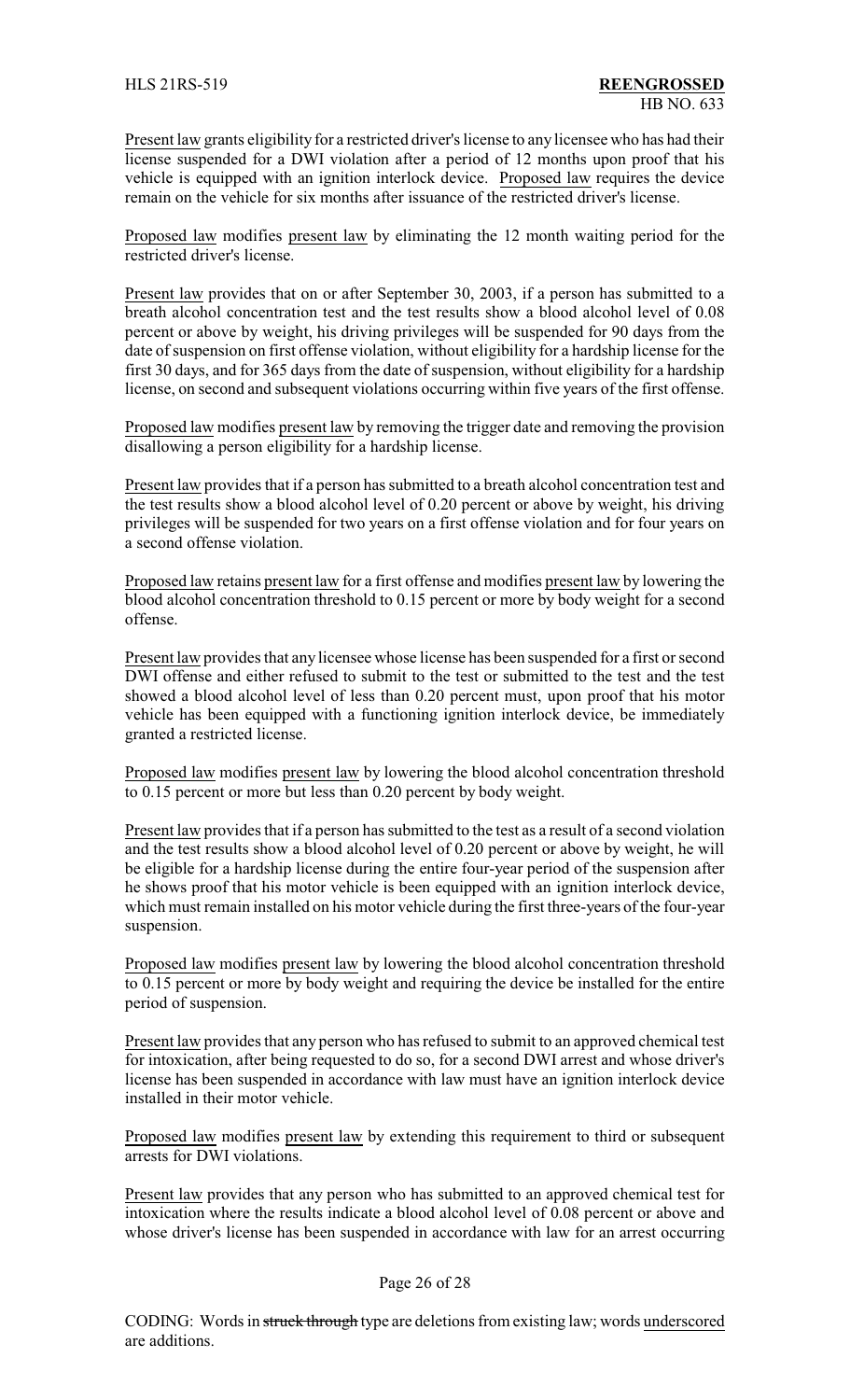within 10 years of the first arrest must have an ignition interlock device installed in their motor vehicle.

Proposed law removes the 10 year exception for a first time offender and modifies present law by requiring the arrest be made for a violation of present law (R.S. 14.98 or 98.6) or a parish or municipal ordinance.

Proposed law provides that upon notice to the department that a driver has caused the ignition interlock device to enter a violation reset or a permanent lockout, the department must extend the period the ignition interlock device is required by an additional six months and further restrict the driver's license. Proposed law further requires the department to notify the driver that his driver's license will be restricted for an additional six months.

Present law provides that in a case of first refusal or first submission to a test for intoxication and when there has been no prior suspension of the driver's license, if suspension is otherwise proper, upon proving to the dept. that the suspension of driving privileges would prevent the person from earning a livelihood, the dept. may require the licensee to surrender his regular license and issue, at a cost of \$50.00 plus the cost of the license, a special restricted operator's license to be effective for the remaining period of suspension.

#### Proposed law retains present law.

Present law requires the department immediately cancel and seize the restricted license upon receiving satisfactory evidence of violation of the restrictions, and no person will have driving privileges of any kind for a period of six months from the receipt by the department of the cancelled restricted license.

Proposed law modifies present law by adding the removal of the ignition interlock device prior to the expiration of the restricted license as a reason for the department to cancel and seize a restricted driver's license. Proposed law further provides that no violation of present and proposed law will occur if the license is reinstated pursuant to present law prior to the removal of the ignition interlock device.

(Amends R.S. 14:98.1(A)(2) and (3)(b), R.S. 15:307(section heading), (A), (C), (D), and (E), R.S. 32:378.2(A), (B)(1)(a)(ii), (aa), (bb), (M)(2), and (N), 414(A)(1)(c)(introductory paragraph) and (ii), and (D)(1)(b),  $667(B)(1)(b)$  and (c),  $(3)(a)$  and (c), and (I)(1)(a) and (b), and 668(B)(1)(a)(intro. para.) and (i), and (2); Adds R.S. 15:307(B)(3), (F), (G), and (H), 307.1, 307.2, and R.S. 32:667(B)(3)(d) and (K))

### Summary of Amendments Adopted by House

The House Floor Amendments to the engrossed bill:

- 1. Make technical changes.
- 2. Add a provision that requires a person who refused the test as a result of a first violation be eligible for a hardship license during the entire imposed one-year suspension after he provides proof that his motor vehicle has been equipped with an ignition interlock device. Require a functioning ignition interlock remain installed for the entire period of the driver's license suspension. Authorize a person to have the ignition interlock removed 270 days after installation if there have been no violation resets or permanent lockouts pursuant to present law (R.S.  $15:307(C)$ ).
- 3. Change the number of times the ignition interlock has recorded any, or a combination, of a random retest or skip, or an initial start failure from three or more times in a 30 day period to four or more times in a 30 day period.